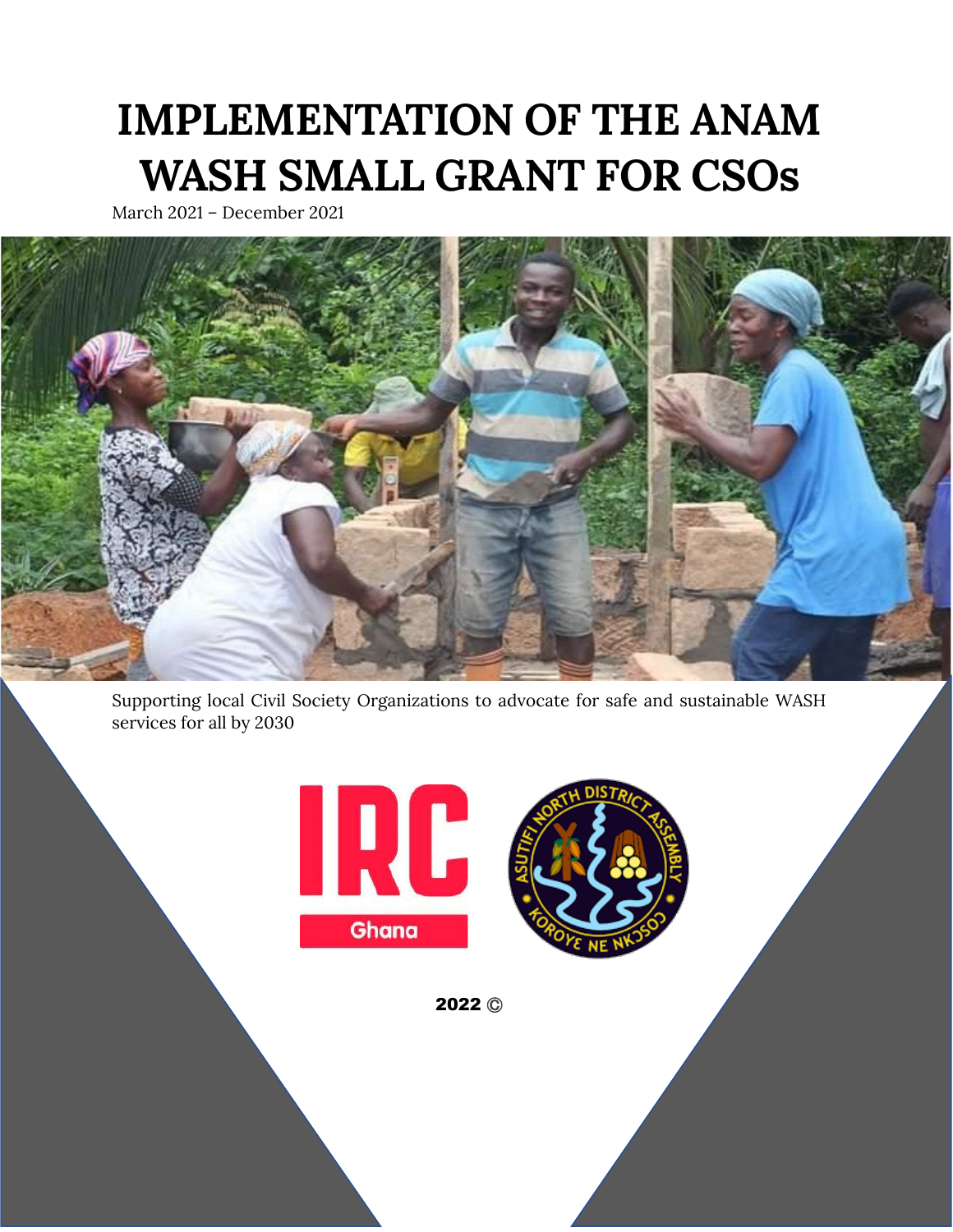## Table of Contents



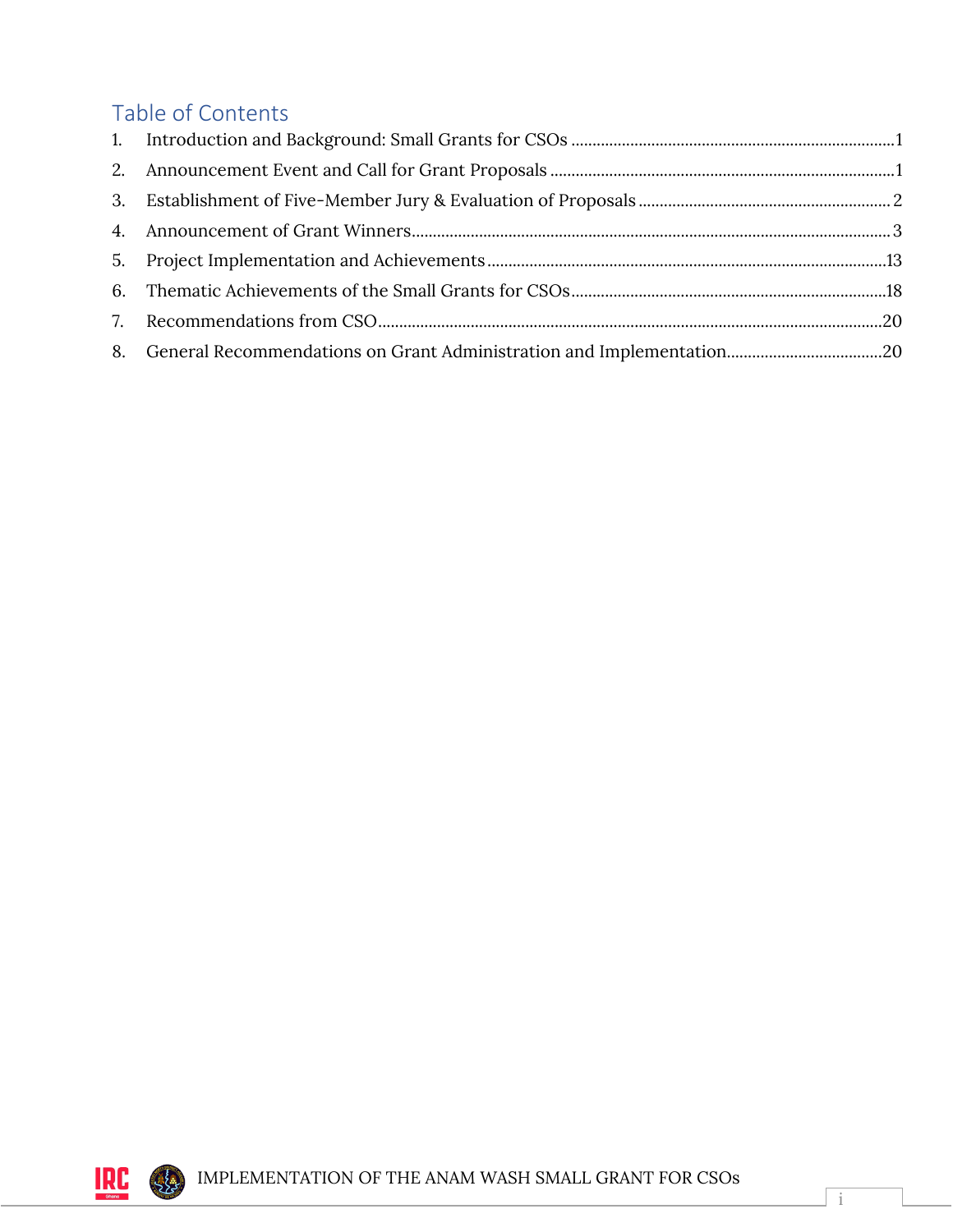## <span id="page-2-0"></span>**1. Introduction and Background: Small Grants for CSOs**

Ensuring universal access to safe and affordable water, sanitation, and hygiene (WASH) for all by 2030 requires collective effort including support for Civil Society Organizations (CSOs) to effectively engage and empower citizens to deliver the targets across the entire cycle, leaving no one behind. Asutifi North District Assembly in collaboration with its partners prepared a 13- year WASH Master Plan, which seeks to promote universal access to safe water, basic sanitation, and hygiene services to about 84,420 people by the year 2030.

A strong local civil society is essential to improving WASH service delivery and sustaining the water resources. Within the WASH masterplan, Civil Society Organizations (CSOs) have been identified to support WASH through allied action, advocacy, and engagement with the people to build popular support and transparency within the initiative.

In line with this, IRC Ghana in collaboration with the Asutifi North District Assembly/partners with the support of the Conrad N. Hilton Foundation instituted the ANAM Small Grant Opportunity for CSOs in Asutifi North District.

The ANAM Small Grant Opportunity aimed to support selected Non-Governmental Organizations (NGOs) in the Asutifi North District with resources to develop advocacy initiatives in the following areas:

- Sustaining behavior changes in hand hygiene beyond COVID-19
- Improving access to WASH services for vulnerable and excluded populations including people with disabilities.
- Reduce inequalities in allocation of resources for WASH services
- Improved Water, Sanitation and Hygiene (WASH) services and sustainable Water Resources Management (WRM)
- Improving gender equity and social inclusion in WASH

The grant supported selected NGOs to carry out public education and sensitization in Asutifi North District to complement ongoing efforts by the ANAM partners to achieve the universal WASH coverage. Targeted non-governmental organization benefiting from the grant were required to be a body registered with the Government of Ghana and the Asutifi North District Assembly; and operating in the Asutifi North District of the Ahafo Region of Ghana.

Funds for the grant came from the Conrad Hilton Foundation, through IRC Ghana as part of the district-based initiative in collaboration with the ANAM partners. The total grant sum available was Fifty Thousand Ghana Cedis (50,000GHS), with an allocated maximum grant per project/NGO of Ten Thousand Ghana Cedis (10,000GHS).

## <span id="page-2-1"></span>**2. Announcement Event and Call for Grant Proposals**

On 23rd April 2021 at a District Level Learning Alliance Platform (DLLAP) Assembly in Kenyasi, the call for Grant Proposals from CSOs registered and operating in the Asutifi North District was made. The event took place at the Asutifi North District Assembly Hall and had over 15 different CSOs participating. The event was chaired by the District Chief Executive and had all the ANAM WASH

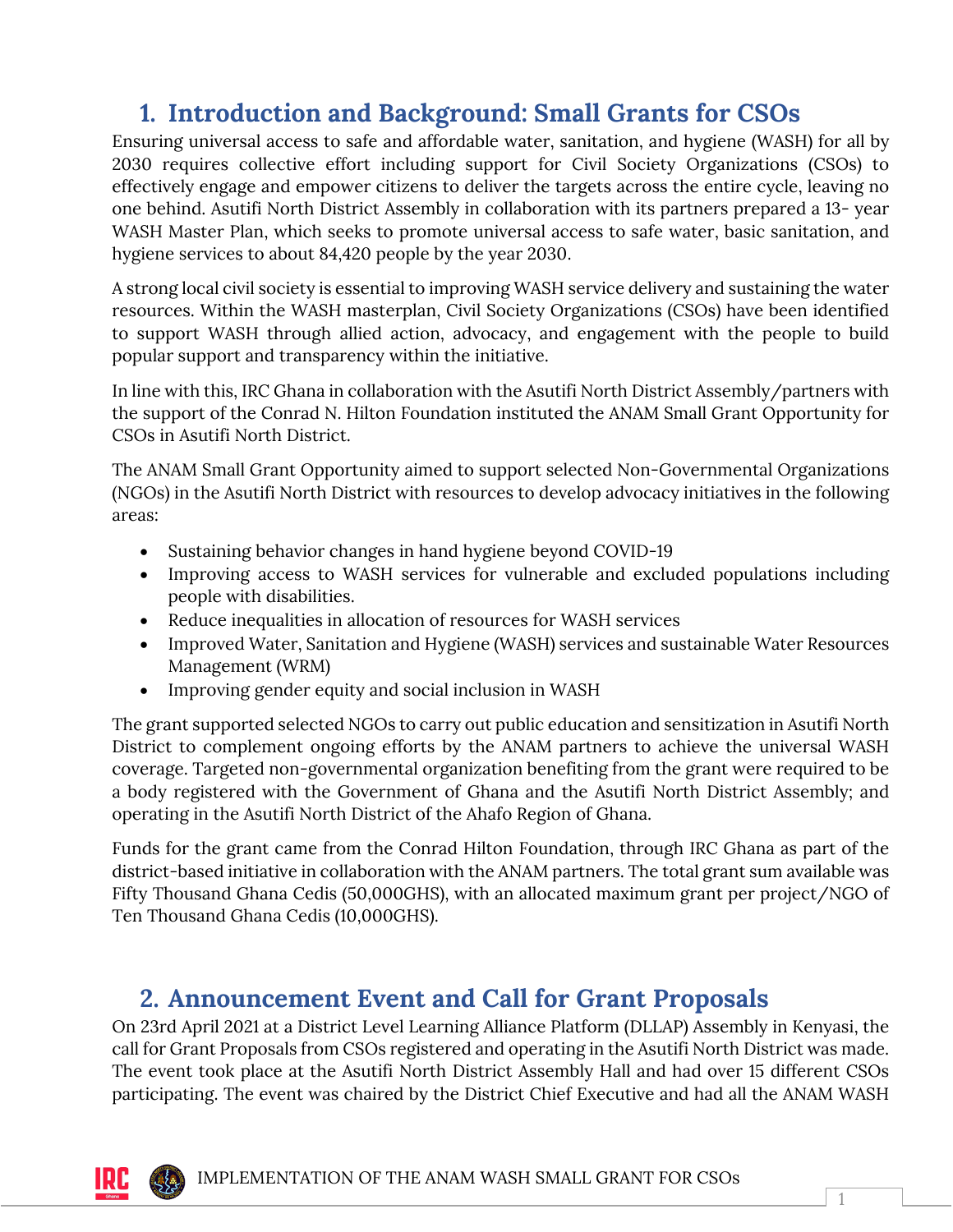partners represented. Also in attendance was Nananom (Chiefs and Elders of Kenyasi and Ntotroso traditional areas), District Assembly Members, and some staff of the District Assembly.

The event proceeded with a brief scene setting where participants were made to appreciate the purpose and background to the establishment of the small grant opportunity. Participants were later taken through how the grant call would be implemented, including thematic areas under consideration, eligibility criteria, proposal preparation and submission process, implementation timelines, and budget allocations. Participants were allowed to ask questions and were provided answers to ensure adequate understanding of what was expected for the grant opportunity.

Nananom, the District Chief Executive, and the District Coordinating Director, all admonished the CSOs present at the event to think through their proposals thoroughly to ensure that they submitted proposals to implement innovative initiatives that would strongly complement the work that the ANAM Partners were undertaking to improve WASH service delivery in the district.

The deadline for interested CSOs to submit their proposals was announced at the event to be May 15, 2021, with all proposals submitted in soft copy to [info@ircwash.org.](mailto:info@ircwash.org) 

In addition to announcing the call for Grant Proposal at the DLLAP event, IRC and the District Assembly took the opportunity to use other platforms to announce the call to ensure a wider reach beyond those who attended the DLLAP event. Announcements were made on the call at the local radio station Anapua FM, various social media platforms of the ANAM WASH Initiatives (including Facebook and WhatsApp), and on the ANAM WASH official website.

After the deadline for proposal submission, a total of 12 proposals had been submitted by various CSOs for evaluation and selection for the grant opportunity.

## <span id="page-3-0"></span>**3. Establishment of Five-Member Jury & Evaluation of Proposals**

To evaluate the grant proposals received, a five-member jury was constituted to review each proposal received against set evaluation criteria. The Jury was constituted through consultation between IRC Ghana and the Asutifi North District Assembly.

The jury was constituted by the Chairman of the F&A Committee of the Assembly, District Finance Officer, District Welfare Officer, District SHEP Coordinator, and District Health Nurse. They were tasked to independently evaluate and award scores to each proposal based on:

- Completeness of proposal (10%)
- Capacity for assignment (10%)
- Innovation [novel, imitative, and adaptive] (10%)
- Focus on the Poor/ vulnerable (10%)
- Campaign delivery mechanisms Social/Culturally acceptable and appropriate (10%)
- Increasing access to safe WASH (10%)
- Behavior Change and community engagement (15%)
- Financing cost effectiveness of plan (10%)
- Campaign progress monitoring/ reporting mechanism (5%)

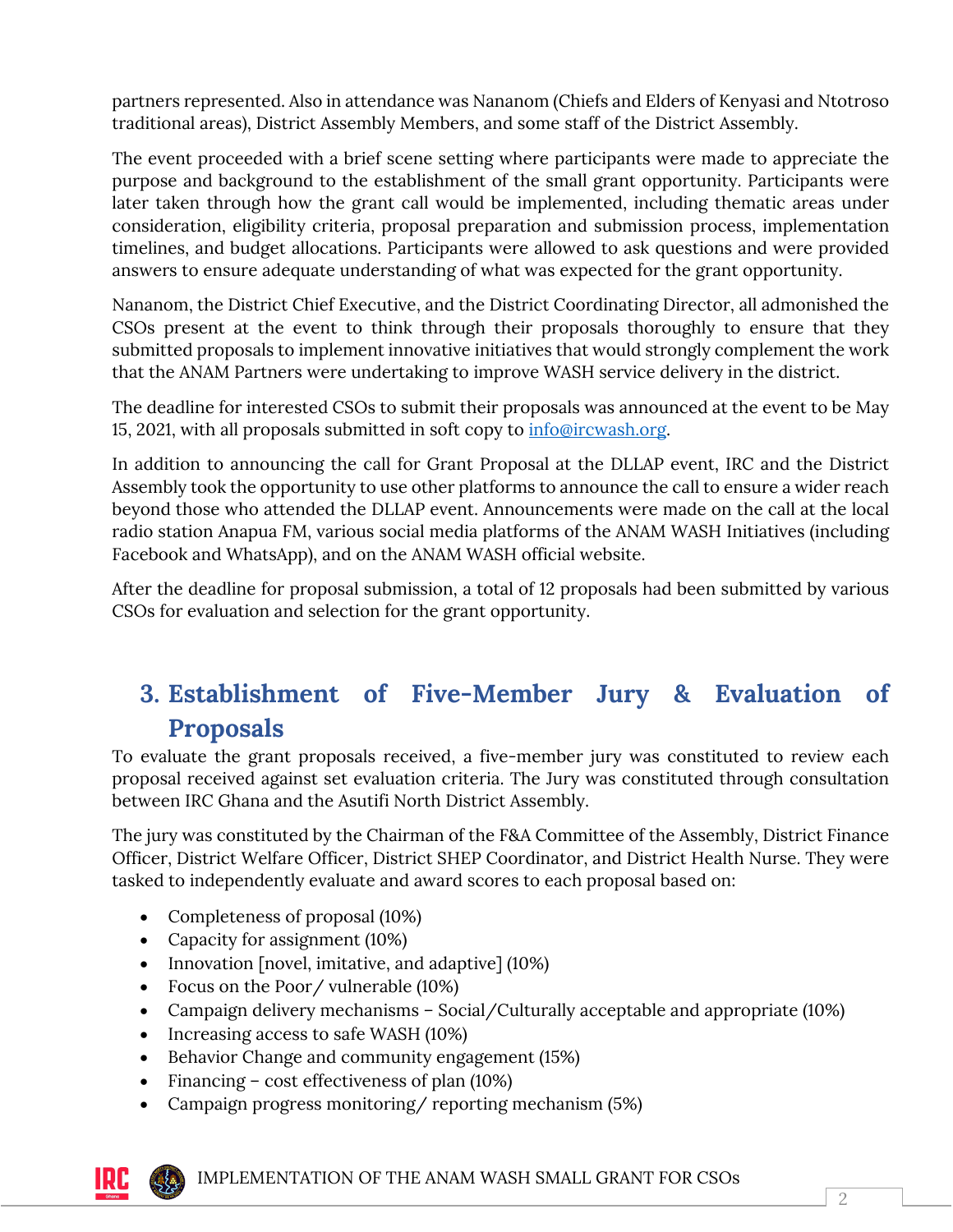After three weeks of evaluation and scoring by the five-member Jury, five SCOs received high scores on their submitted proposals for consideration for the grant. The proposals were grouped into the thematic areas for the grant as shown in the table below.

| <b>THEMATIC AREA</b>                                                                                 | <b>PROPOSAL TOPIC</b>                                                                                                                                                                                                           | <b>NAME</b><br>OF<br><b>CSO</b>                                                    | <b>Grant</b><br><b>Amount</b> |
|------------------------------------------------------------------------------------------------------|---------------------------------------------------------------------------------------------------------------------------------------------------------------------------------------------------------------------------------|------------------------------------------------------------------------------------|-------------------------------|
|                                                                                                      | To increase on awareness on paying for<br>Water Services and hygiene promotion<br>and education                                                                                                                                 | Universal<br>Rehabilitation<br>Centre                                              | GHC5,000                      |
| <b>Sustaining</b><br>behavior change in<br>hand hygiene                                              | "M'APOMUDEN NTI"                                                                                                                                                                                                                | Phanuel<br>Global Health<br>Foundation                                             | GHC7,500                      |
| beyond COVID-19                                                                                      | ANAM WASH Sustainable Emergency-<br>Critical Handwashing (ECH)                                                                                                                                                                  | Sustainable<br>Development<br>Focus Ghana<br>(SUDEF<br>GHANA)                      | GHC7,500                      |
| Improving gender                                                                                     | Accelerating gender equity and social<br>inclusion in WASH                                                                                                                                                                      | Firm<br>Foundation<br>and<br>Environment                                           | GHC7,500                      |
| equity and social<br>inclusion in WASH                                                               | Gender equity and social inclusiveness<br>(GESI)                                                                                                                                                                                | Sustainable<br>Development<br>Focus Ghana<br><b>(SUDEF)</b><br>GHANA)              | GHC7,500                      |
| <b>Improved WASH</b><br>services and<br>sustainable Water<br><b>Resources</b><br>Management<br>(WRM) | Up<br>Campaign<br>for<br><b>ANAM</b><br>Stand<br>WASH4All' Integrated Project<br>$-$ To<br>Improve Water, Sanitation and Hygiene<br>(WASH) services and sustainable Water<br>Resources Management.                              | Global<br>Alliance<br>for<br>Development<br>Foundation<br>(GADeF)<br>International | GHC7,500                      |
| Reduce<br>inequalities in<br>allocation of<br>resources for<br><b>WASH</b> services.                 | Up Campaign<br>for<br><b>ANAM</b><br>Stand<br>WASH4All' Integrated Project -<br>To<br>Reduce Inequalities in allocation of<br>WASH Service in NADeF and District<br>Assembly budgets and extension to<br>vulnerable population. | Global<br>Alliance<br>for<br>Development<br>Foundation<br>(GADeF)<br>International | GHC7,500                      |

#### <span id="page-4-0"></span>**4. Announcement of Grant Winners**

On Monday 5<sup>th</sup> of July 2021 at the Hall of the Asutifi North District Assembly, an event was held to announce the winner of the ANAM Small Grant after the proposal evaluation period. The event was co-organized by IRC Ghana and the Asutifi North District Assembly.

Five local civil society organizations (CSOs) were announced as winners of the Asutifi North Ahonedie Mpuntuo (ANAM) small grant call for CSOs in Asutifi North District. The CSOs were:



IMPLEMENTATION OF THE ANAM WASH SMALL GRANT FOR CSOs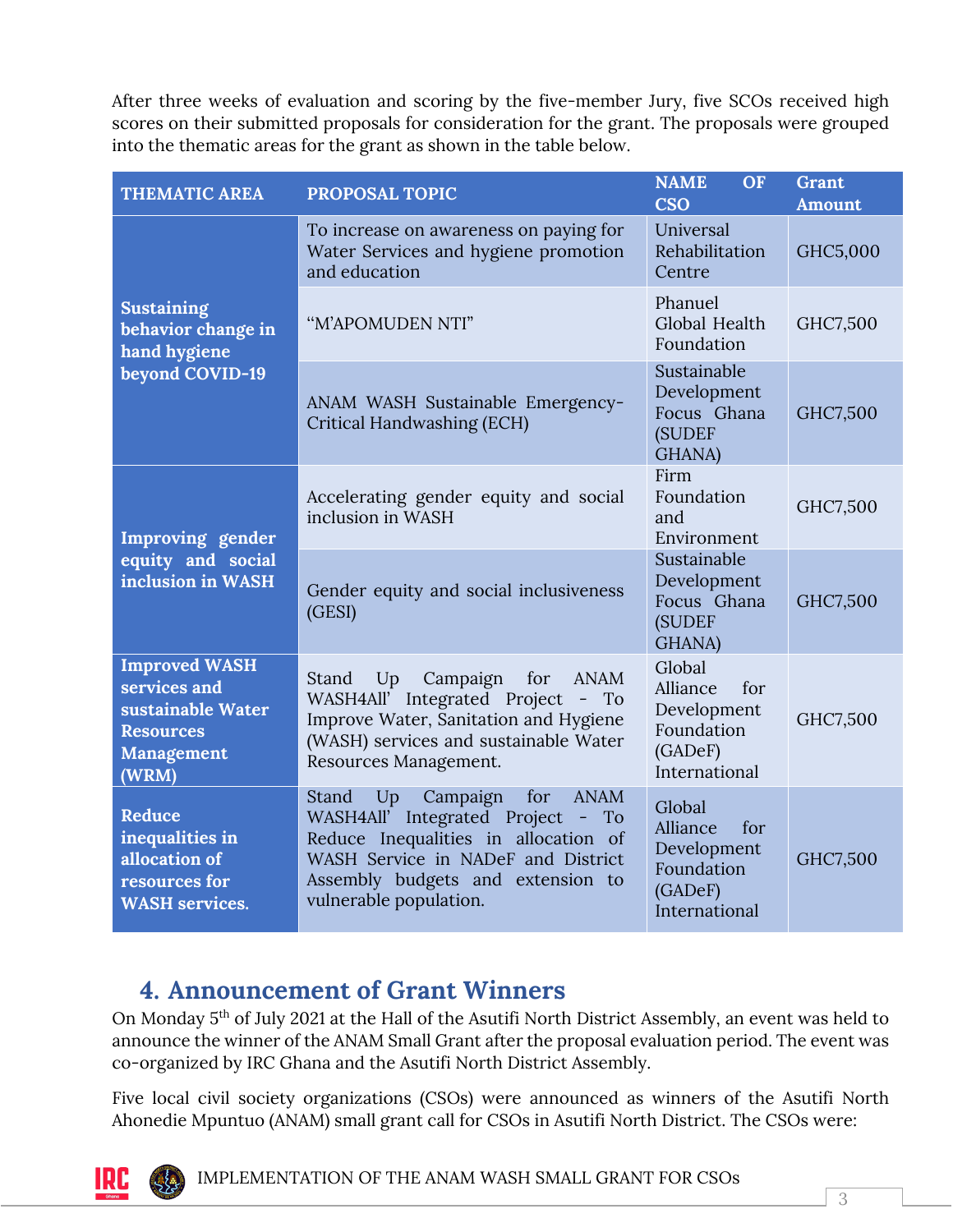- Sustainable Development Focus Ghana (SUDEF GHANA),
- Global Alliance for Development Foundation (GADeF),
- Firm Foundation and Environment,
- Phanuel Global Health Foundation, and
- Universal Rehabilitation Centre.

Present at the small grant announcement ceremony were the local CSOs/NGOs, the Asutifi North District Assembly staff, traditional authorities, CNHF partners, IRC staff, Media, IRC Leadership Team, and Latter-Day Saints Charities (LDSC) team.



Below (*Table 1*) are the goals, objectives, and proposed activities of each CSO prior to the implementation of their project.

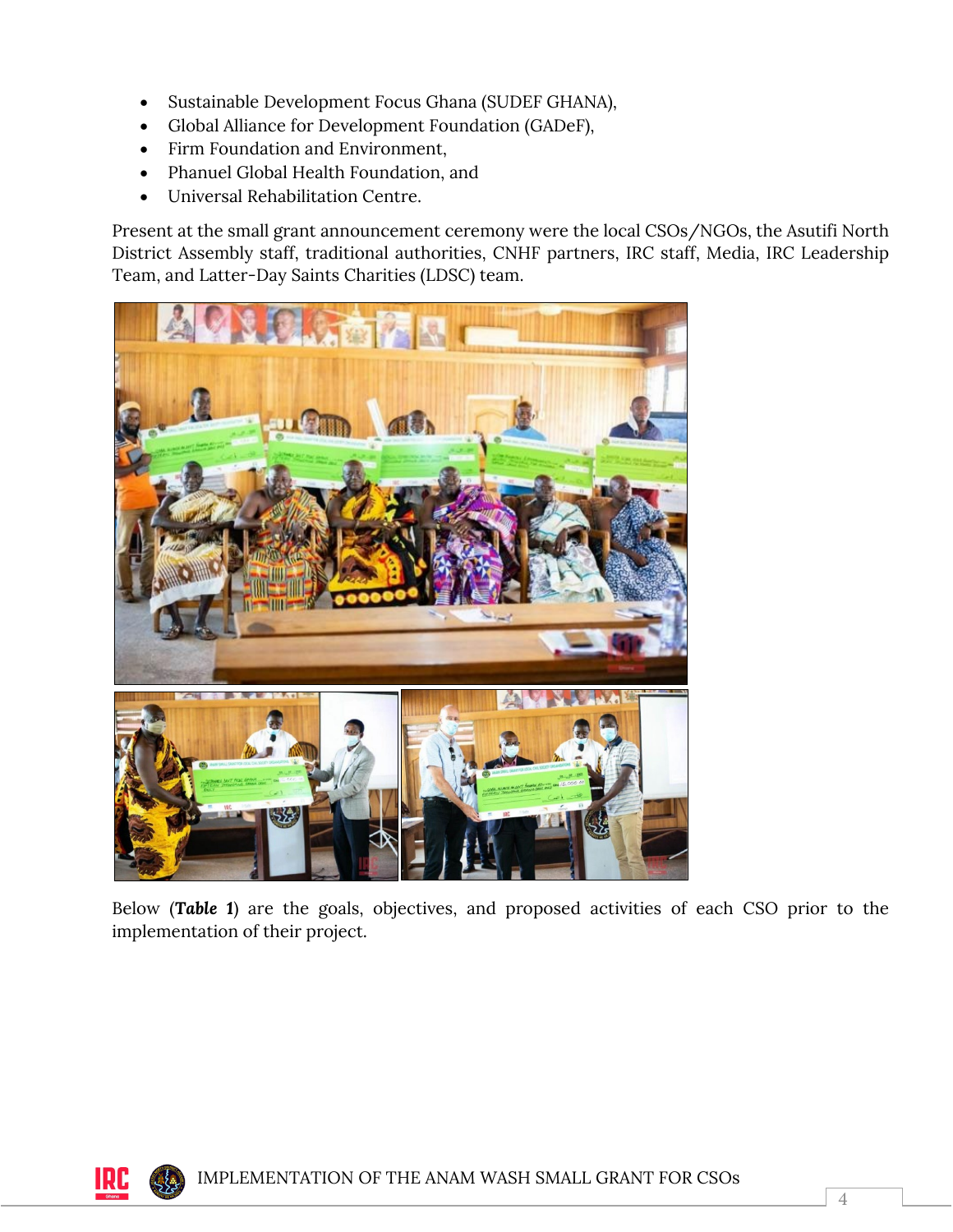|                                                                              | PROJECT GOAL                                                                                                                                                                                                                                                                                                                                                                             |           | <b>OBJECTIVE</b>                                                                                                                                                                                                                                                                                                                                                                                                                                                                                                                                                        | <b>ACTIVITIES</b>                                                                                                                                                                                                                                                                                                                                                                                                                                                                                                                                                                                                                                                                                                                                                                                                                                                                             | <b>KPI</b>                                                                                                                                                                                                                                                                                                                                                 |
|------------------------------------------------------------------------------|------------------------------------------------------------------------------------------------------------------------------------------------------------------------------------------------------------------------------------------------------------------------------------------------------------------------------------------------------------------------------------------|-----------|-------------------------------------------------------------------------------------------------------------------------------------------------------------------------------------------------------------------------------------------------------------------------------------------------------------------------------------------------------------------------------------------------------------------------------------------------------------------------------------------------------------------------------------------------------------------------|-----------------------------------------------------------------------------------------------------------------------------------------------------------------------------------------------------------------------------------------------------------------------------------------------------------------------------------------------------------------------------------------------------------------------------------------------------------------------------------------------------------------------------------------------------------------------------------------------------------------------------------------------------------------------------------------------------------------------------------------------------------------------------------------------------------------------------------------------------------------------------------------------|------------------------------------------------------------------------------------------------------------------------------------------------------------------------------------------------------------------------------------------------------------------------------------------------------------------------------------------------------------|
| CSO<br><b>Sustainable</b><br>Development<br>Focus Ghana<br>(SUDEF<br>GHANA). | To inform, sensitize<br>and stimulate the<br>population of Asutifi<br>North District, in the<br>Ahafo region of<br>Ghana towards social<br>transformation and<br>change in behavior<br>and attitudes<br>towards water,<br>sanitation and<br>hygiene (WASH)<br>through the adoption<br>of effective<br>Handwashing with<br>soap from this period<br>going and beyond<br>COVID-19 pandemic | 1.<br> 2. | Carry out intensive<br>education of the<br>importance of<br>handwashing, critical<br>and emergency<br>handwashing,<br>importance, and<br>practical<br>demonstration of<br>effective<br>handwashing<br>amongst residents of<br>the district.<br>Institutionalize<br>handwashing in the<br>district, through<br>strategic planning,<br>implementation,<br>monitoring and<br>learning; through the<br>social media,<br>community, and<br>town hall<br>engagements;<br>academic and health<br>institution meetings<br>and assemblies.<br>3. Relevant<br>Stakeholders of the | 1.1 Conduct community and<br>institutional - entry initiatives.<br>1.2 Engage communities, Schools<br>and Health institutions on the<br>ANAM WASH Project.<br>1.3 Prepare and submit a follow-up<br>baseline/situational report on<br>the Project.<br>1.4 Engage the District Assembly,<br>'Nananom' and all Stakeholders<br>on contents of report.<br>1.5 Educate, sensitize, and motivate<br>communities, schools and health<br>institutions on Hand Hygiene.<br>2.1 Design and plan the<br>commemoration of Global<br>Handwashing Day (GHD) with<br>Stakeholders of the ANAM WASH<br>Project.<br>2.2 Launch Hand Hygiene Days (May<br>5 and October 15) in the district.<br>2.3 Commemorate GHD-2021<br>(October 15, 2021). Donate ten<br>(10) 'veronica buckets' to<br>Institutions.<br>2.4 Engage Stakeholders on the<br>planning and implementation of<br>Asutifi District Hand hygiene | • Number of<br>handwashing<br>facilities in some<br>health<br>institutions and<br>schools.<br>• Knowledge level<br>and perception<br>of people about<br>the COVID-19<br>pandemic.<br>• Number of<br>"veronica<br>buckets"<br>donated to<br>communities.<br>• Number of water<br>services in<br>schools.<br>• Prevalence of<br>COVID-19 in<br>Ahafo region. |
|                                                                              |                                                                                                                                                                                                                                                                                                                                                                                          |           | <b>ANAM WASH Project</b><br>engaged in                                                                                                                                                                                                                                                                                                                                                                                                                                                                                                                                  | learning alliance Platform.                                                                                                                                                                                                                                                                                                                                                                                                                                                                                                                                                                                                                                                                                                                                                                                                                                                                   |                                                                                                                                                                                                                                                                                                                                                            |

sustainable District

Table 1: Proposed Goals, Objectives, and Activities of CSOs

IMPLEMENTATION OF THE ANAM WASH SMALL GRANT FOR CSOs

**IRC**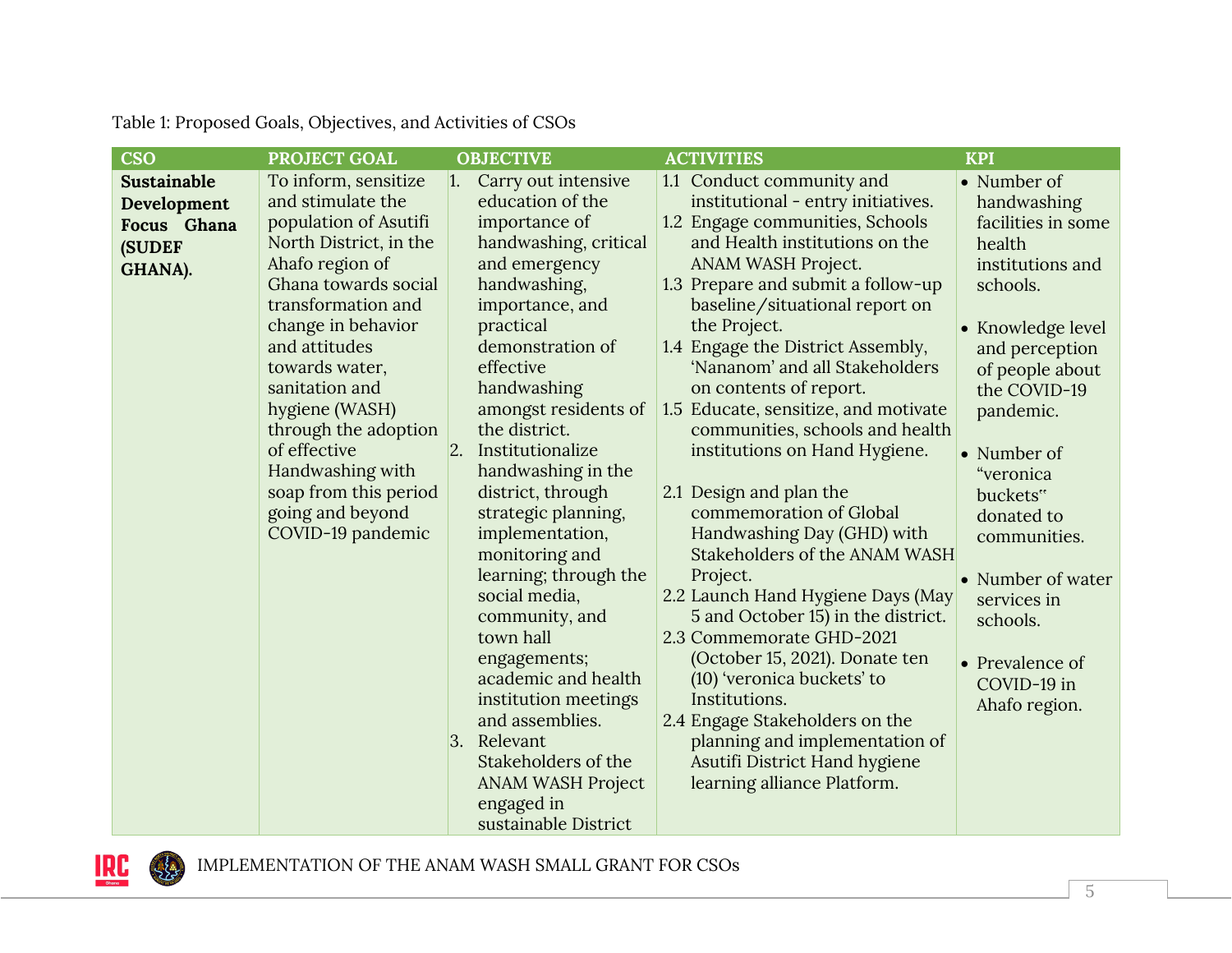|                                                                                                                                                                      |                                                                                                                                                                                                                                    | <b>Learning Alliance</b><br>engagements on<br>Hygiene; specifically,<br>Hand Hygiene.                                                                                                                                                                                                                                                       | 3.1 Meet Stakeholders of ANAM<br>WASH Hand Hygiene District<br>Learning Alliance program.<br>3.2 Conduct first ANAM WASH Hand<br>Hygiene District Alliance Forum.<br>3.3 Report on District Learning<br>alliance program.                                                                                                                                                                                                                                                                                                                                                                                                                                                                          |                                                                                                                                                                                                                                                                                                                                                                   |
|----------------------------------------------------------------------------------------------------------------------------------------------------------------------|------------------------------------------------------------------------------------------------------------------------------------------------------------------------------------------------------------------------------------|---------------------------------------------------------------------------------------------------------------------------------------------------------------------------------------------------------------------------------------------------------------------------------------------------------------------------------------------|----------------------------------------------------------------------------------------------------------------------------------------------------------------------------------------------------------------------------------------------------------------------------------------------------------------------------------------------------------------------------------------------------------------------------------------------------------------------------------------------------------------------------------------------------------------------------------------------------------------------------------------------------------------------------------------------------|-------------------------------------------------------------------------------------------------------------------------------------------------------------------------------------------------------------------------------------------------------------------------------------------------------------------------------------------------------------------|
| Sustainable<br>Development<br><b>Focus Ghana</b><br><b>(SUDEF</b><br><b>GHANA</b> )<br>and<br>Global<br><b>Alliance for</b><br>Development<br>Foundation<br>(GADeF). | To mobilize, organize 1.<br>and sensitize Project<br>beneficiaries to<br>support the success of<br>the ANAM WASH<br>Project through the<br>adoption of gender<br>equity, social<br>safeguards, and<br>inclusiveness<br>principles. | Follow-up on<br>situational and<br>baseline data<br>collected, analyzed,<br>and reported.<br>2. Community entry,<br>mobilization,<br>organizing, and<br>education held.<br>3. Water and Sanitation<br><b>Management Teams</b><br>(WSMTs) re-<br>constituted or<br>organized.<br>4. Formation of<br><b>Institutional WASH</b><br>Committees. | 1.1 Carry out community-entry<br>strategies to meet key<br>community Stakeholders and<br>ANAM WASH staff on Project.<br>1.2 Design data collection tools.<br>1.3 Collect, analyze, and collate<br>community-level data on WASH.<br>1.4 Submit report.<br>2.1 Engage communities in initial<br>sensitization, information, and<br>educative program on GESI.<br>2.2 Follow-up on community<br>assigned tasks and<br>responsibilities as agreed at the<br>gatherings.<br>2.3 Compile reports.<br>3.1 Organize community durbars on<br>WASH management structures,<br>specifically on gender equity and<br>social inclusion.<br>3.2 Facilitate the formation of<br>WSMTs and review existing<br>ones. | • Number of<br>Institutional<br><b>WASH</b><br>committees<br>formed.<br>• Number of<br>communities<br>sensitized and<br>educated on<br>gender equality<br>and social<br>inclusion.<br>• Girls and women<br>provided ample<br>information<br>about menstrual<br>hygiene<br>management<br>• Percentage $(\%)$ of<br>women serving<br>on the Water and<br>Sanitation |

**IRE**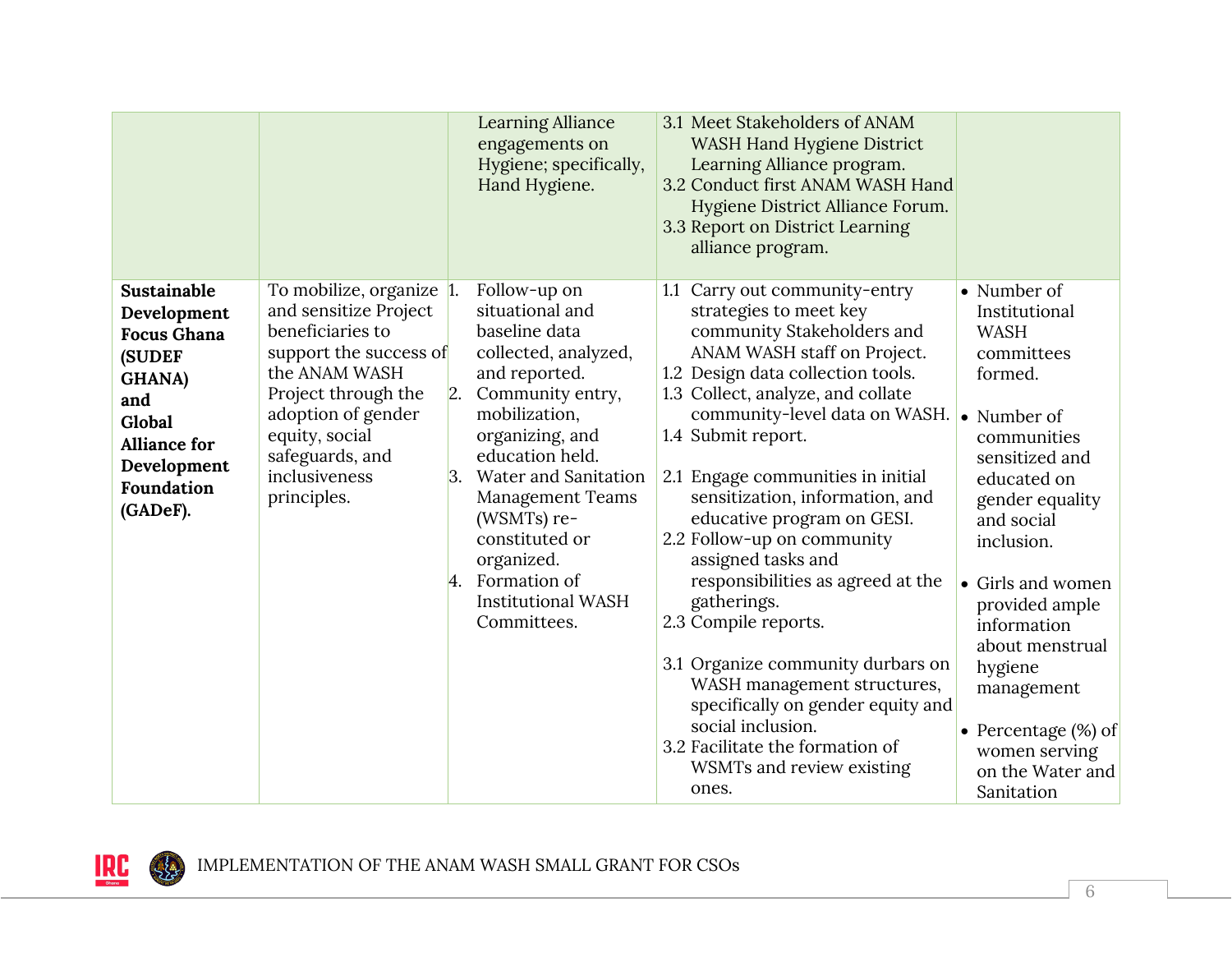|                                                                        |                                                                                                                                                                                                                                                                                                                                                                         |                                                                                                                                                                                                                                                                                                                                                                                                      | 3.3 Facilitate the re-organization of<br>non-functional existing WSMTs.<br>4.1 Identify institutions without<br>health committees.<br>4.2 Engage institutions on effective<br>management of WASH systems<br>through well-instituted<br>Committees.<br>4.3 Facilitate the formation of WASH<br>committees (Schools and Health<br>Institutional Committees).<br>4.4 Provide a day's orientation for<br>formed committees.                                                                                                  | Management<br>Teams (WSMTs)                                                                                                                                                                                                                |
|------------------------------------------------------------------------|-------------------------------------------------------------------------------------------------------------------------------------------------------------------------------------------------------------------------------------------------------------------------------------------------------------------------------------------------------------------------|------------------------------------------------------------------------------------------------------------------------------------------------------------------------------------------------------------------------------------------------------------------------------------------------------------------------------------------------------------------------------------------------------|--------------------------------------------------------------------------------------------------------------------------------------------------------------------------------------------------------------------------------------------------------------------------------------------------------------------------------------------------------------------------------------------------------------------------------------------------------------------------------------------------------------------------|--------------------------------------------------------------------------------------------------------------------------------------------------------------------------------------------------------------------------------------------|
| <b>Global Alliance</b><br>for<br>Development<br>Foundation<br>(GADeF). | Phase 1:<br>To Improve Water,<br>Sanitation and<br>Hygiene (WASH)<br>services and<br>sustainable Water<br>Resources<br>Management (WRM)<br>by strengthening<br>CSOs use of existing<br>platforms for citizens<br>engagement in the<br>ANAM WASH project<br>delivery and carrying<br>out joint community<br>education and<br>awareness on impact<br>of illegal mining to | 1. Actors and<br>Leaderships of<br>existing platforms<br>(disability, youth,<br>children, faith-based,<br>media etc) and ANAM<br><b>WASH Ambassadors</b><br>Identified and<br>Engaged.<br>2. Training and capacity<br>building in using<br>innovative<br>approaches in citizens<br>engagement<br>organized for<br><b>Platforms Actors and</b><br><b>Leaders and ANAM</b><br><b>WASH Ambassadors.</b> | 1.1. Organize Joint Platforms<br>Meeting with a call for<br>collaborative community action<br>on WASH ANAM.<br>1.2. Form and organize meeting for<br>ANAM WASH Ambassador by<br>calling for nominations of<br>influential citizens, social media<br>campaigners, youth activists,<br>religious leaders, and<br>traditional leaders as well<br>School Prefects all basic and<br>secondary schools in the<br>district.<br>2.1 Organize training for the 100<br>ANAM WASH Ambassadors and<br>Platform Leaders and Actors to | • Number of<br>Existing<br>Platforms that<br>can be used for<br>citizen<br>engagement by<br>CSOs, Actors<br>and WASH<br>Ambassadors.<br>• Number of<br><b>Platforms Actors</b><br>and Leaders,<br><b>WASH</b><br>Ambassador<br>identified. |

IMPLEMENTATION OF THE ANAM WASH SMALL GRANT FOR CSOs

**IRC** 

RES.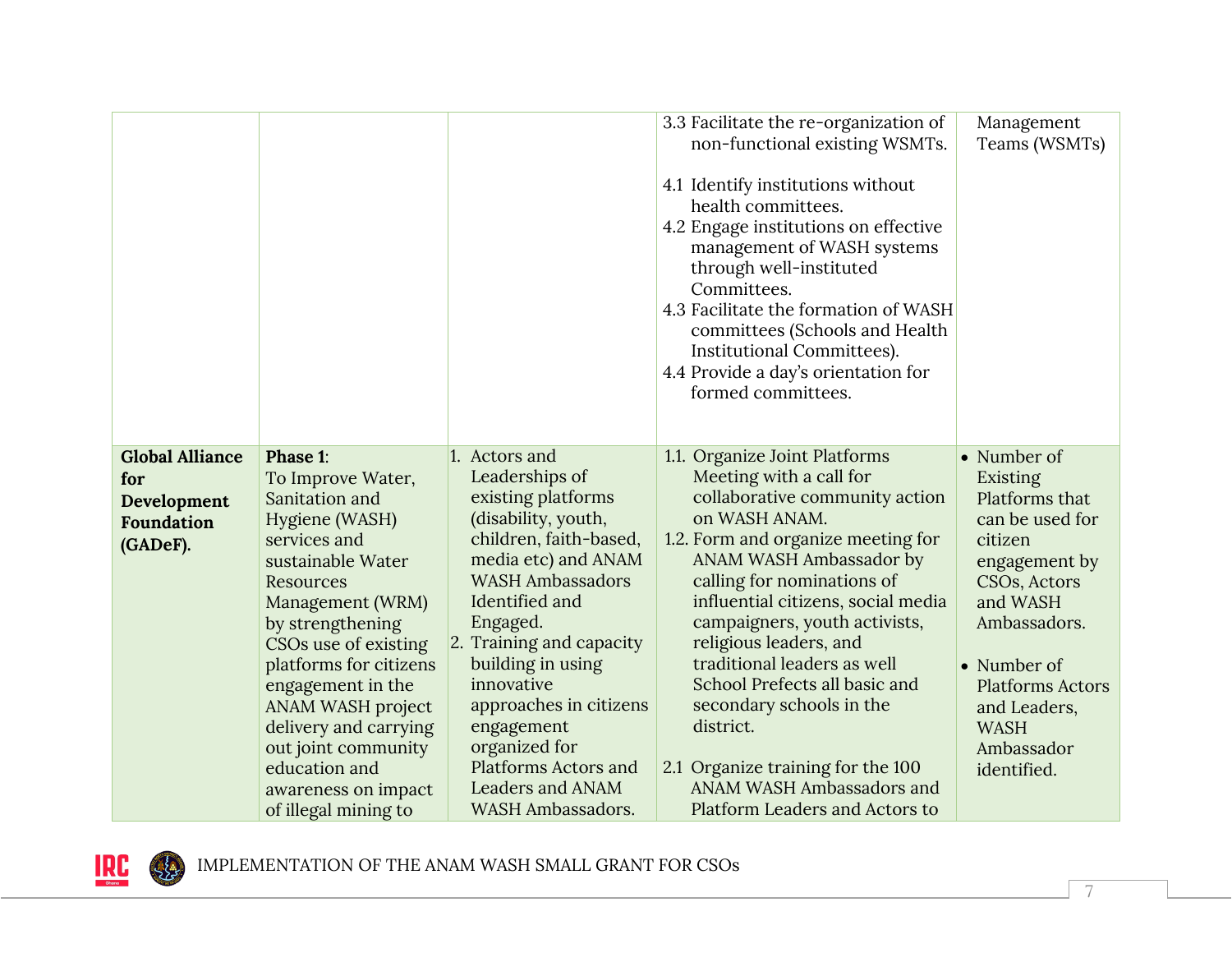RES.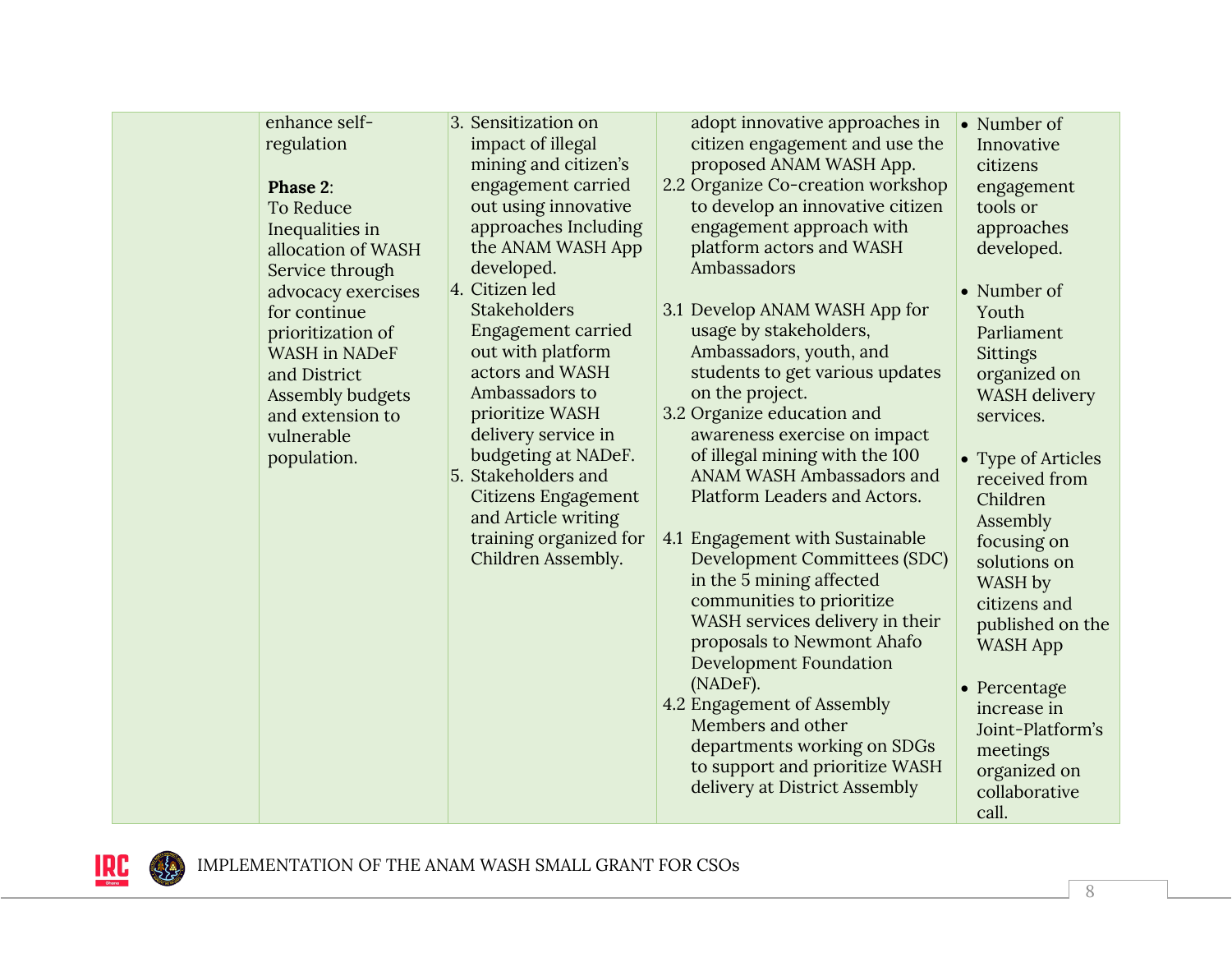|            |                      |                      | 4.3 Engage and collaborate with the<br>Youth Parliament members to<br>engage stakeholders every two<br>months on WASH delivery in<br>their sittings with focus on<br>enhancing citizen engagements<br>in their day-to-day activities.<br>5.1 Engage and collaborate<br>Children Assembly to engage<br>the stakeholders & citizens<br>living in their electoral areas on<br>WASH delivery services<br>challenges and write Articles on<br>proposed solutions for<br>publication on the ANAM WASH<br>App and sharing with<br>stakeholders.<br>5.2 Train selected Children<br>Assembly Members how to<br>engage citizen and stake<br>holders at Electoral Area on<br>WASH services and how to<br>write Articles for publication on<br>the ANAM WASH App. | • Number of<br><b>Platforms Actors</b><br>and Leaders,<br><b>WASH</b><br>Ambassador<br>trained on the<br>use of the ANAM<br>WASH App for<br>updates on the<br><b>ANAM WASH</b><br>project delivery.<br>• Number of ideas<br>and innovations<br>created during<br>the Co-creation<br>workshops.<br>• Number of<br>engagements<br>with SDCs and<br>Assembly<br>members on<br>WASH delivery.<br>• Percentage of<br>people reached<br>with the<br>education. |
|------------|----------------------|----------------------|-------------------------------------------------------------------------------------------------------------------------------------------------------------------------------------------------------------------------------------------------------------------------------------------------------------------------------------------------------------------------------------------------------------------------------------------------------------------------------------------------------------------------------------------------------------------------------------------------------------------------------------------------------------------------------------------------------------------------------------------------------|----------------------------------------------------------------------------------------------------------------------------------------------------------------------------------------------------------------------------------------------------------------------------------------------------------------------------------------------------------------------------------------------------------------------------------------------------------|
| Firm       | To ensure full       | 1. Capacity building | 1.1 Training of 10 project teams.                                                                                                                                                                                                                                                                                                                                                                                                                                                                                                                                                                                                                                                                                                                     | • Number of key                                                                                                                                                                                                                                                                                                                                                                                                                                          |
| Foundation | participation of all | training and         |                                                                                                                                                                                                                                                                                                                                                                                                                                                                                                                                                                                                                                                                                                                                                       | <b>ANAM WASH</b>                                                                                                                                                                                                                                                                                                                                                                                                                                         |

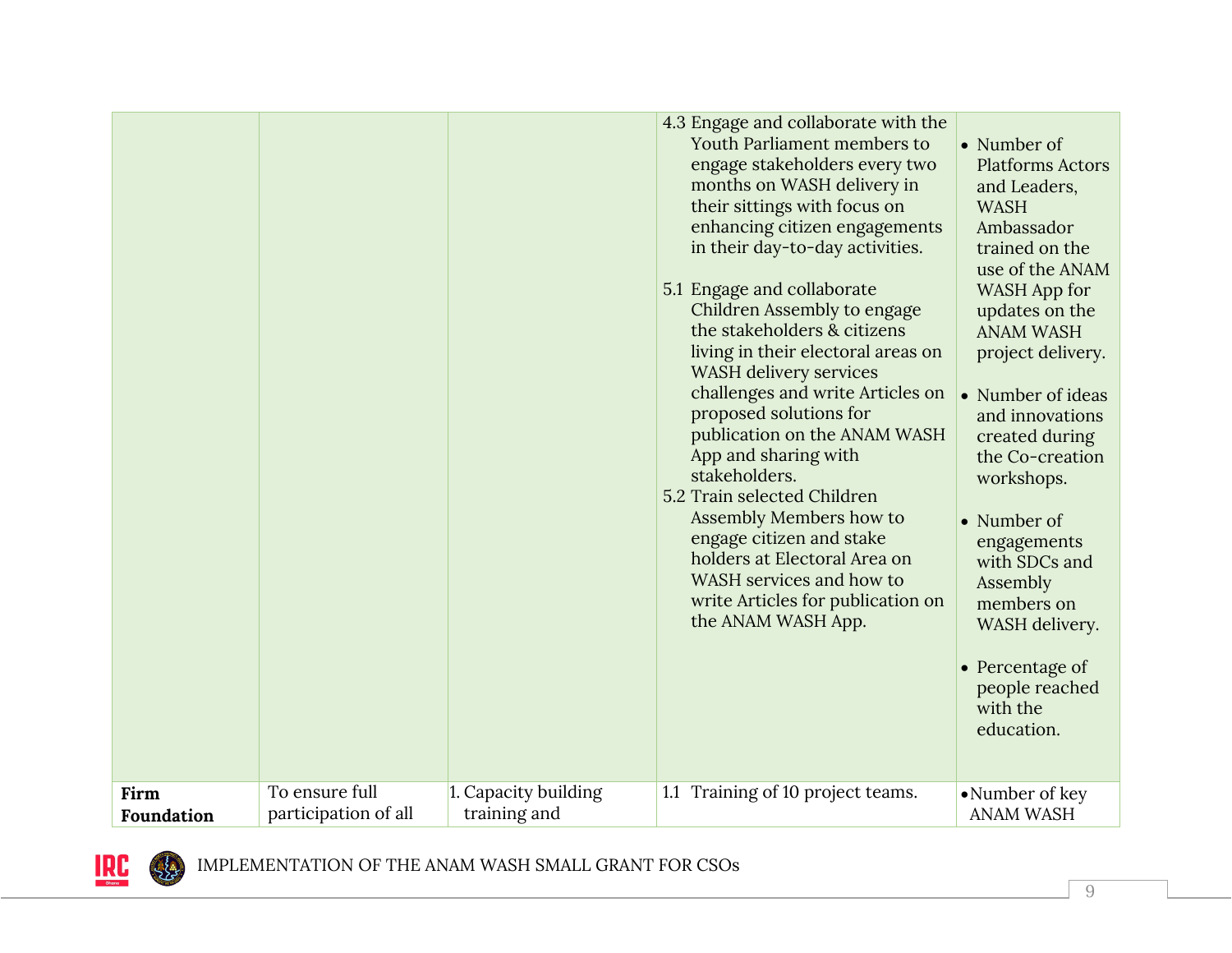| and          | people, and fair access | engagements with the     | 1.2 Engagement with Assembly &                             | stakeholders |
|--------------|-------------------------|--------------------------|------------------------------------------------------------|--------------|
| Environment. | to resource             | Community.               | Unit Committee members,                                    | engaged.     |
|              | distribution from       | 2. Campaign for gender   | Women & Men groups and                                     |              |
|              | WASH services           | equity and social        | other identifiable groups.                                 |              |
|              | regardless of gender,   | inclusion on Radio and   | 1.3 Visit to churches, mosques.                            |              |
|              | religion, tribe or      | Information centers.     |                                                            |              |
|              | physical status.        |                          | 3. Creation of CSOs ANAM 2.1 Monthly radio and information |              |
|              |                         | WASH platform and        | Centre campaign for gender                                 |              |
|              |                         | connecting the           | equity and social inclusion                                |              |
|              |                         | underserved              | targeting WASH policy makers,                              |              |
|              |                         | Communities to the       | service providers and the                                  |              |
|              |                         | CSOs platform and the    | public.                                                    |              |
|              |                         | <b>ANAM WASH Network</b> | 2.2 Advocate for gender equity and                         |              |
|              |                         | platforms.               | social inclusion in the                                    |              |
|              |                         |                          | Assembly's decision-making on                              |              |
|              |                         |                          | projects planning and                                      |              |
|              |                         |                          | implementation (through our                                |              |
|              |                         |                          | radio and information centre                               |              |
|              |                         |                          | program, sharing of reports                                |              |
|              |                         |                          | with the Assembly and WASH                                 |              |
|              |                         |                          | partners, recommending                                     |              |
|              |                         |                          | practical mechanisms for open                              |              |
|              |                         |                          | inclusion of all persons, etc.).                           |              |
|              |                         |                          | 3.1 Formation of WASH services                             |              |
|              |                         |                          |                                                            |              |
|              |                         |                          | management lead-teams in<br>various underserved            |              |
|              |                         |                          | Communities and organizing                                 |              |
|              |                         |                          | capacity building trainings for                            |              |
|              |                         |                          | them.                                                      |              |
|              |                         |                          | 3.2 Creation of WhatsApp platform,                         |              |
|              |                         |                          | Text messaging and Phone                                   |              |
|              |                         |                          | calling module by CSOs for                                 |              |
|              |                         |                          | communication and                                          |              |

**IRE**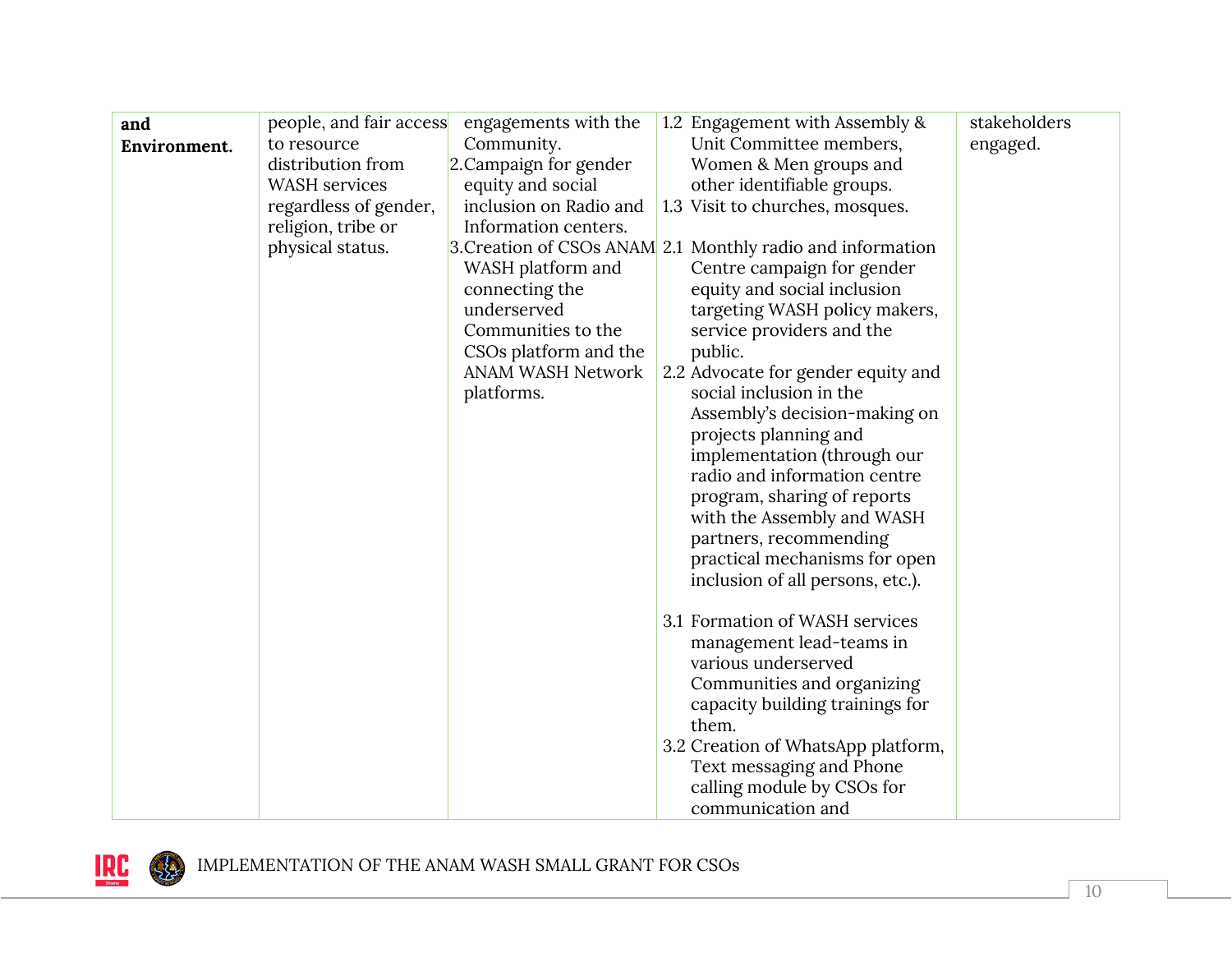|                                                |                                                                                                                                                                                                                                                       |                                                                                                                                            | information sharing among the<br>underserved Communities.<br>3.3 Sharing of concerns raised by<br>the underserved Communities<br>which have gone through<br>validation by the CSOs with the<br>Assembly/WASH Partners for<br>redress.                                                                                                                                                                                                                                                                                                                                                                                                                                                  |                                                                                                        |
|------------------------------------------------|-------------------------------------------------------------------------------------------------------------------------------------------------------------------------------------------------------------------------------------------------------|--------------------------------------------------------------------------------------------------------------------------------------------|----------------------------------------------------------------------------------------------------------------------------------------------------------------------------------------------------------------------------------------------------------------------------------------------------------------------------------------------------------------------------------------------------------------------------------------------------------------------------------------------------------------------------------------------------------------------------------------------------------------------------------------------------------------------------------------|--------------------------------------------------------------------------------------------------------|
| Phanuel<br><b>Global Health</b><br>Foundation. | To sensitize the<br>people of Asutifi North 2. Community<br>District on the need to<br>sustain hand hygiene<br>through community<br>engagements and the<br>establishment of<br>hygiene clubs in<br>selected schools in the<br>Asutifi North District. | 1. Capacity building.<br>Engagement.<br>3. Formation of hygiene<br>clubs in schools and<br>instituting CSOs<br>ANAM WASH media<br>segment. | 1.1 Training of project team<br>members.<br>1.2 Training of volunteers.<br>1.3 Provision of training<br>materials/manual.<br>2.1 Visit churches, schools, mosques.<br>2.2 Regularized community meetings<br>with identifiable groups like<br>youth associations, keep fit clubs,<br>dressmakers' associations, etc.<br>3.1 Holding meetings with school<br>authorities.<br>3.2 Selection of teachers as focal<br>persons and club coordinators.<br>3.3 Designing monthly brochure or<br>manual to guide club activities at<br>the school level.<br>3.4 Monitoring of the club activities.<br>3.5 Designing monthly radio program<br>featuring the hygiene school<br>clubs and members. | • Number of<br>members<br>sensitize on the<br>need to sustain<br>hand hygiene<br>behavioral<br>change. |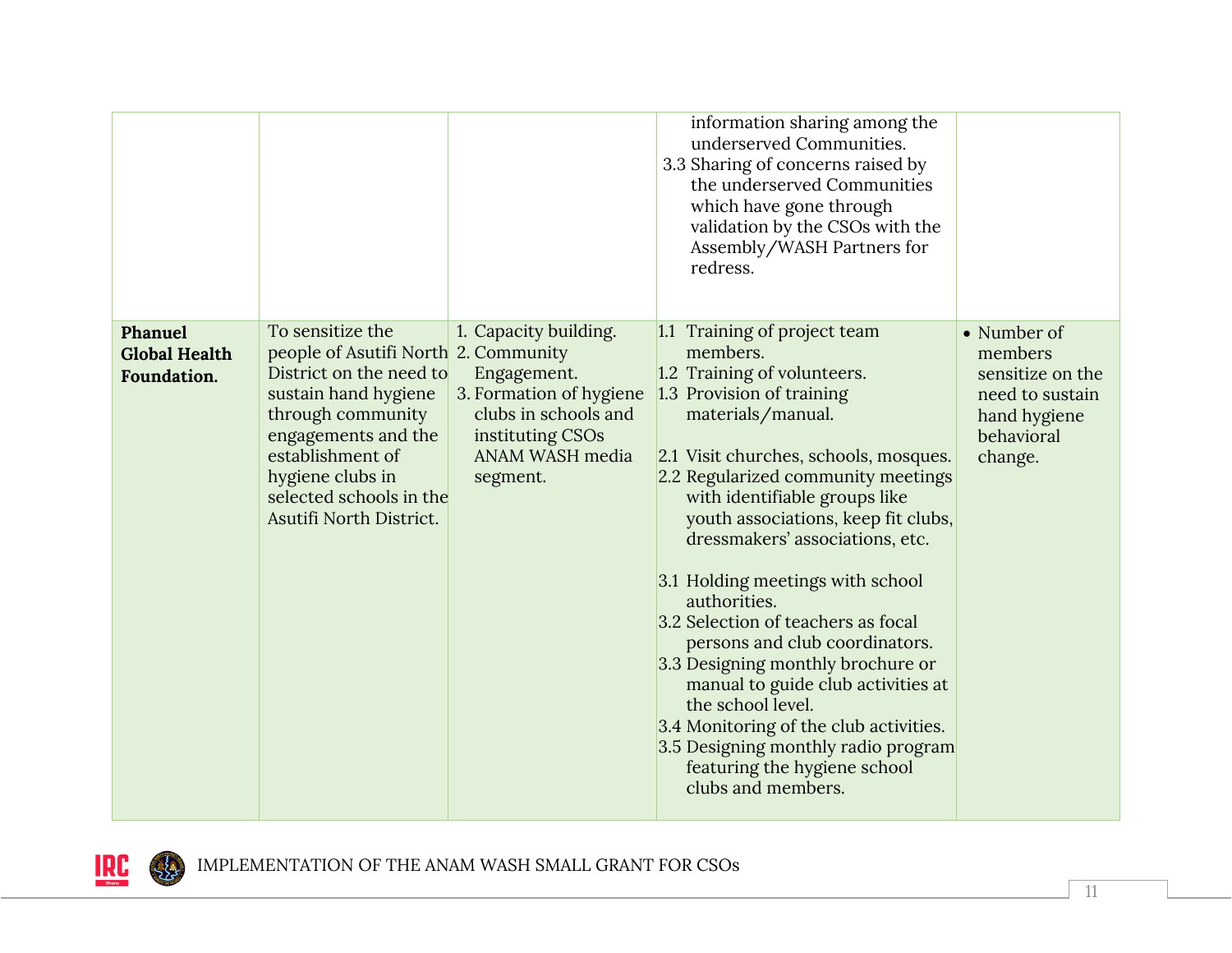| Universal<br>Rehabilitation<br>Centre.<br>education | To increase on<br>awareness on paying<br>for Water Services<br>and hygiene<br>promotion and<br>2. Support the<br>(WSMTs).<br>WSMTs.<br>overtime. | 1. Identify and sensitize<br>communities on the<br>PAY AS YOU FETCH<br>"Pay-kinkran" model<br>Ne Ahonidie Nkosuo.<br>constitution and<br>training of Water<br>Sanitation and Hygiene<br><b>Management Teams</b><br>3. Assist in the creating<br>of Bank Accounts for<br>these communities | 1.1 Identification of 20 communities<br>/5 standby Communities.<br>1.2 Embarking on Community entry<br>protocols.<br>1.3 Community<br>Engagement/sensitization<br>("Pay-kinkran" model & Hygiene<br>Education).<br>2.1 Community/URC constitution of<br>7 member WSMTs.<br>2.2 Training Workshop for WSMT<br>members.<br>4. Monitoring progress of $\vert$ 3.1 Asist the opening of Bank<br>Accounts.<br>4.1 Inspection of Bank<br>receipts/deposits.<br>4.2 Facilitate rendering of Accounts.<br>4.3 Inspection of community on<br>Hygiene. | $\bullet$ Number of<br>community folks<br>sensitized on the<br>"Prenkinkran"<br>model & Hygiene<br>education.<br>$\bullet$ Number of<br>WSMT's members<br>trained.<br>• Number of bank<br>accounts created. |
|-----------------------------------------------------|--------------------------------------------------------------------------------------------------------------------------------------------------|-------------------------------------------------------------------------------------------------------------------------------------------------------------------------------------------------------------------------------------------------------------------------------------------|----------------------------------------------------------------------------------------------------------------------------------------------------------------------------------------------------------------------------------------------------------------------------------------------------------------------------------------------------------------------------------------------------------------------------------------------------------------------------------------------------------------------------------------------|-------------------------------------------------------------------------------------------------------------------------------------------------------------------------------------------------------------|
|-----------------------------------------------------|--------------------------------------------------------------------------------------------------------------------------------------------------|-------------------------------------------------------------------------------------------------------------------------------------------------------------------------------------------------------------------------------------------------------------------------------------------|----------------------------------------------------------------------------------------------------------------------------------------------------------------------------------------------------------------------------------------------------------------------------------------------------------------------------------------------------------------------------------------------------------------------------------------------------------------------------------------------------------------------------------------------|-------------------------------------------------------------------------------------------------------------------------------------------------------------------------------------------------------------|

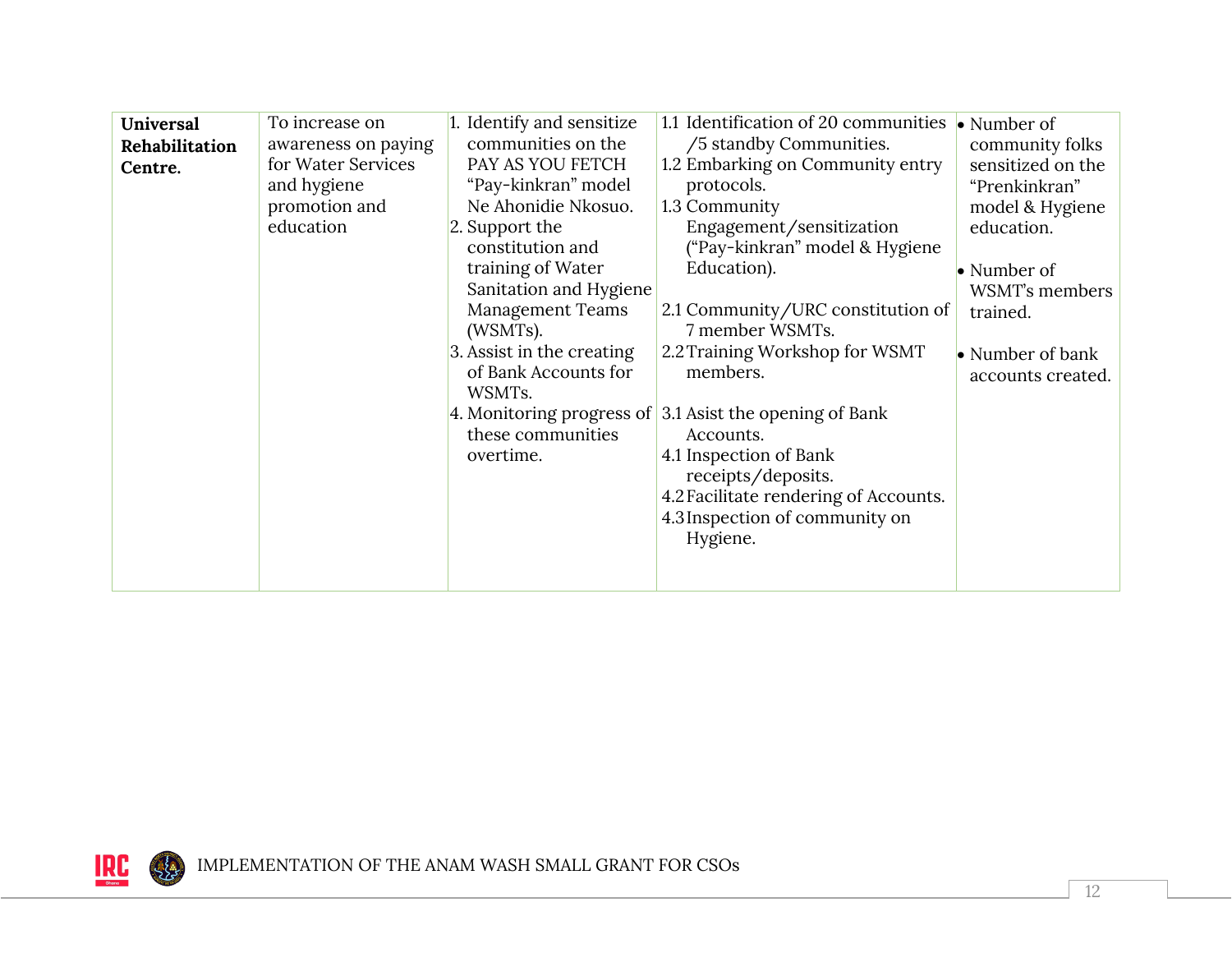# **5. Project Implementation and Achievements**

By the 20<sup>th</sup> of August 2021 each CSO had completed all necessary contractual documentation and received the first tranche of their grant from IRC Ghana to commence implementation of their projects.

Below (*Table 2*) is a summary of activities completed and project achievements by the CSOs as of 12 December 2021 based on their submitted progress reports.

<span id="page-14-0"></span>

| Name of CSO                          | <b>Activities Undertaken</b>                       | Achievements / KPI                                            | <b>Outstanding Activities</b> |
|--------------------------------------|----------------------------------------------------|---------------------------------------------------------------|-------------------------------|
| <b>Sustainable Development Focus</b> | 1. Organization and mobilization                   | 1. Twenty-three (23) members                                  |                               |
| Ghana (SUDEF GHANA).                 | of community members to                            | constituted at Hand Hygiene                                   |                               |
|                                      | receive education on                               | Learning Alliance Seminar.                                    |                               |
|                                      | Handwashing.                                       | 2. Ten (10) communities and                                   |                               |
|                                      | 2. Constitution and inauguration                   | institutions educated and                                     |                               |
|                                      | of the District Hand Hygiene                       | sensitized.                                                   |                               |
|                                      | Learning Alliance Platform                         | 3. Nine hundred (900) school                                  |                               |
|                                      | (DHLAP). Members were                              | pupils and one hundred and                                    |                               |
|                                      | sensitized on hand hygiene                         | eighty (180) community                                        |                               |
|                                      | through a seminar organized<br>for them.           | members participate in<br>demonstrations on effective         |                               |
|                                      |                                                    |                                                               |                               |
|                                      | 3. Participation in the<br>commemoration of Global | handwashing with two (2)                                      |                               |
|                                      |                                                    | major facilities; the 'veronica<br>bucket' and the tippy tap. |                               |
|                                      | Handwashing Day.<br>4. Creation of a WhatsApp      | 4. Donation of five (5) veronica                              |                               |
|                                      | platform for the DHLAP.                            | buckets and ten (10) iron-                                    |                               |
|                                      | 5. Community Sensitization in                      | constructed tippy-tap to four                                 |                               |
|                                      | churches and mosques prior to                      | $(4)$ schools.                                                |                               |
|                                      | commemoration of Global                            |                                                               |                               |
|                                      | Handwashing Day.                                   |                                                               |                               |
|                                      | 6. Donation of Hand Hygiene                        |                                                               |                               |
|                                      | facilities / supplies (ie.                         |                                                               |                               |
|                                      | Veronica Buckets, tippy taps)                      |                                                               |                               |
|                                      | to schools.                                        |                                                               |                               |
|                                      | 7. A press statement on the need                   |                                                               |                               |
|                                      | for hand hygiene released and                      |                                                               |                               |
|                                      | shared with media houses in                        |                                                               |                               |
|                                      | the Asutifi District, other                        |                                                               |                               |

IMPLEMENTATION OF THE ANAM WASH SMALL GRANT FOR CSOs

IRC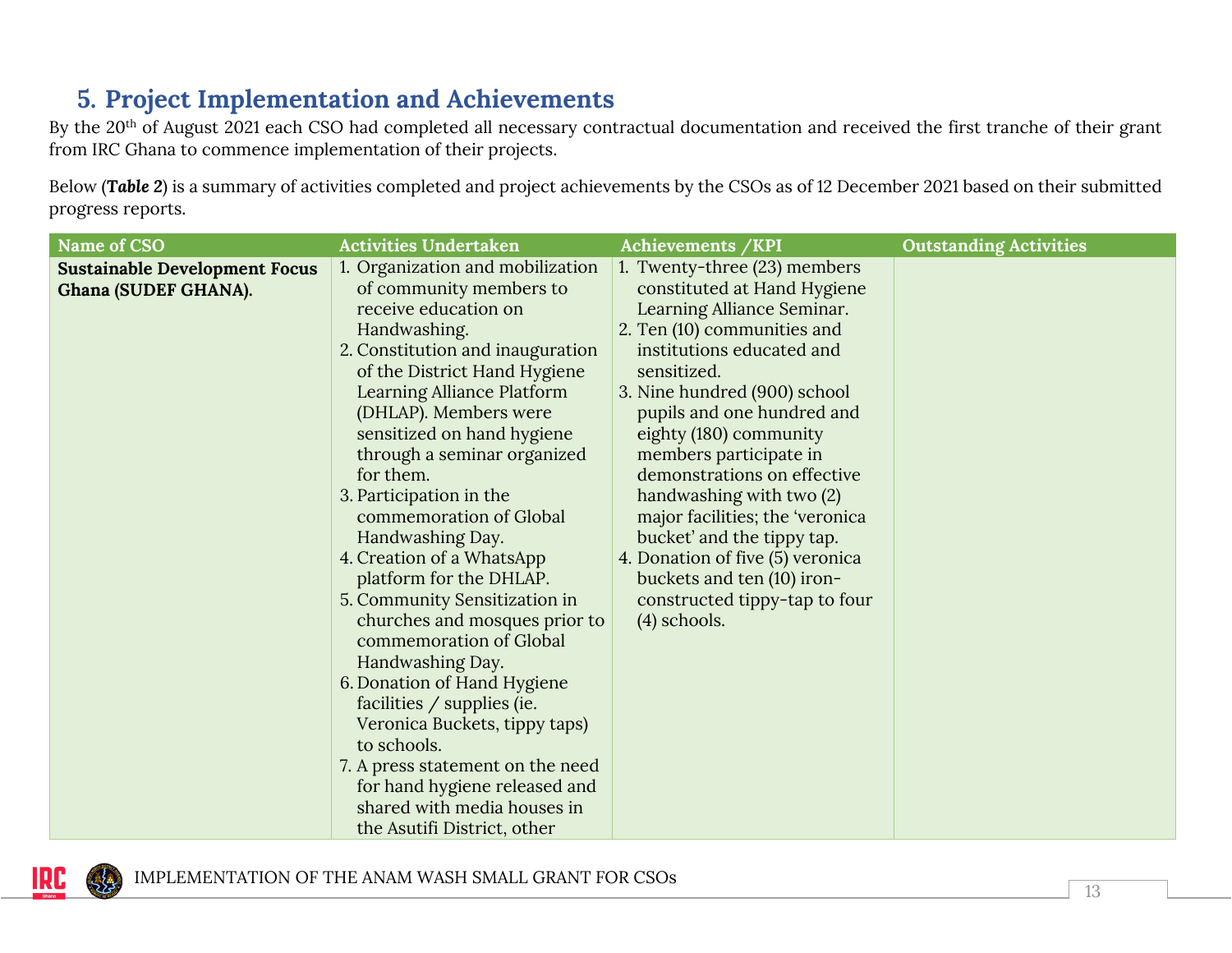|                                                                                                                                                   | Districts and Municipalities in<br>the Bono and Ahafo regions.                                                                                                                                                                                                                                                                                                                                                                                                                                                                                                                                                                                                                                                                                                                                                                                                                                                                                                              |                                                                                                                                                                                                                                                                                                                                           |  |
|---------------------------------------------------------------------------------------------------------------------------------------------------|-----------------------------------------------------------------------------------------------------------------------------------------------------------------------------------------------------------------------------------------------------------------------------------------------------------------------------------------------------------------------------------------------------------------------------------------------------------------------------------------------------------------------------------------------------------------------------------------------------------------------------------------------------------------------------------------------------------------------------------------------------------------------------------------------------------------------------------------------------------------------------------------------------------------------------------------------------------------------------|-------------------------------------------------------------------------------------------------------------------------------------------------------------------------------------------------------------------------------------------------------------------------------------------------------------------------------------------|--|
| <b>Sustainable Development Focus</b><br><b>Ghana (SUDEF GHANA)</b><br>and<br><b>Global Alliance for Development</b><br><b>Foundation (GADeF).</b> | 1. Baseline studies / rapid<br>reconnaissance survey to<br>establish implementation<br>status and the sanitation and<br>hygiene situation in the<br>district, specifically on<br>Handwashing and gender<br>equity and social inclusion<br>(GESI).<br>2. Introductory meetings with the<br>Asutifi North District Assembly<br>project office, the District<br>Directorates of Ghana<br>Education Office (GES), Ghana<br>Health Service (GHS),<br>Newmont Development<br>Foundation (NADeF) office, IRC<br>WASH office in Kenyasi (World<br>Vision International).<br>3. Contacted community leaders;<br>specifically, assemblymen,<br>pastors, chiefs, representatives<br>on the water and sanitation<br>management teams (WSMTs).<br>4. Community members including<br>WSMTs sensitized on gender<br>equity and social inclusion.<br>5. Four (4) communities in the<br>Goamu catchment area<br>engaged on the inception<br>report on gender equity and<br>social inclusion. | 1. Eleven (11) communities<br>surveyed for baseline study.<br>2.<br>Six (6) WSMT groups<br>engaged to evaluate<br>performance.<br>Three (3) water and<br>3.<br>sanitation management teams<br>(WSMTs) sensitized on<br>gender equity and social<br>inclusion.<br>Women members of<br>4.<br>WSMTs interviewed in three<br>(3) communities. |  |

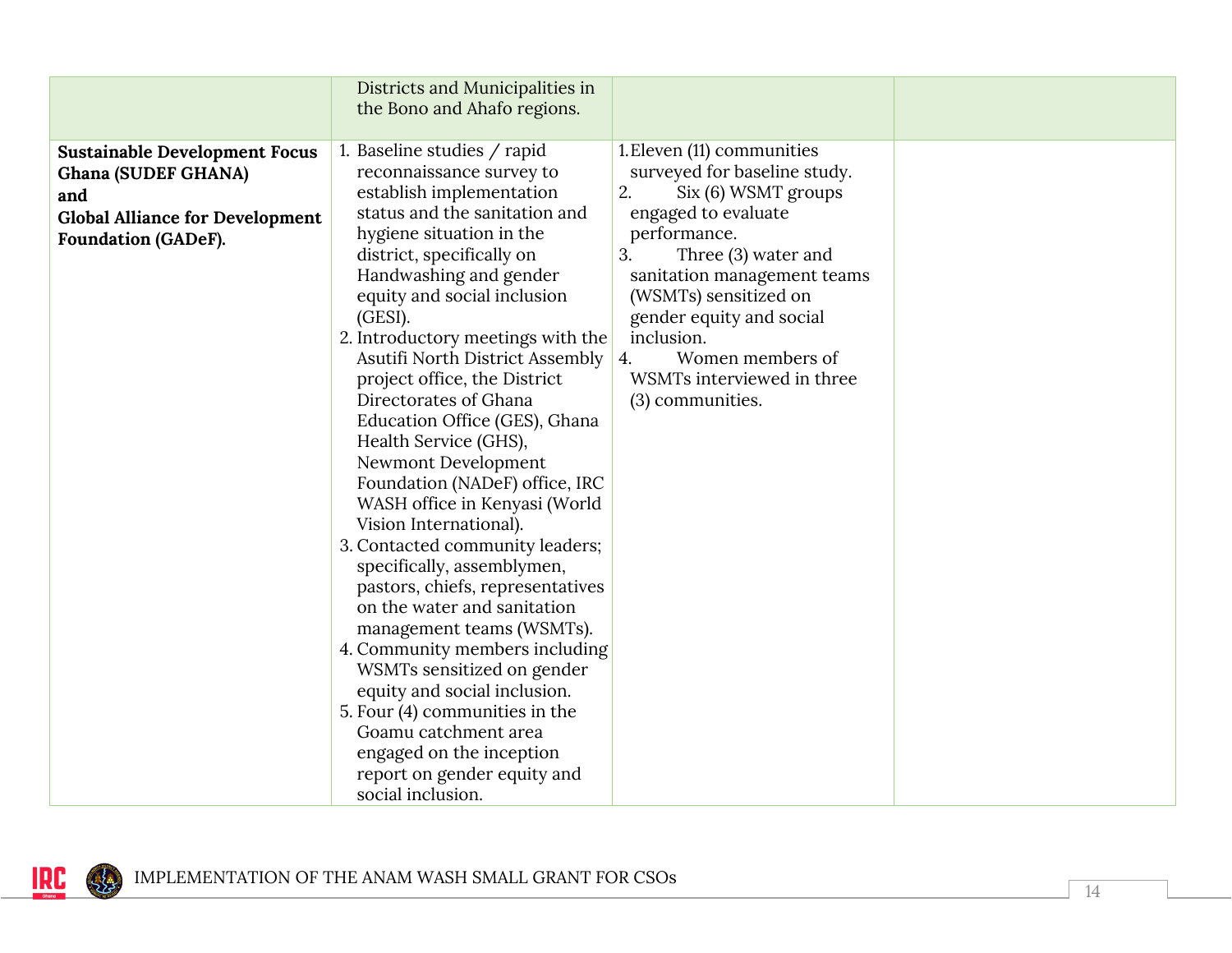|                                                                      | 6. Institutional Health<br>committees at Goamu<br>Koforidua CHPs compound and<br>Basic schools at Yawbrefo,<br>Asaman and Kramokrom were<br>formed.                                                                                                                                                                                                                                                                                                          |                                                                                                                                                                                                                                                                                                                                                                                                                                                                                                                                                                                                                                                                                                                          |                                                                                                                                         |
|----------------------------------------------------------------------|--------------------------------------------------------------------------------------------------------------------------------------------------------------------------------------------------------------------------------------------------------------------------------------------------------------------------------------------------------------------------------------------------------------------------------------------------------------|--------------------------------------------------------------------------------------------------------------------------------------------------------------------------------------------------------------------------------------------------------------------------------------------------------------------------------------------------------------------------------------------------------------------------------------------------------------------------------------------------------------------------------------------------------------------------------------------------------------------------------------------------------------------------------------------------------------------------|-----------------------------------------------------------------------------------------------------------------------------------------|
| <b>Global Alliance for Development</b><br><b>Foundation (GADeF).</b> | Organize Joint-Platforms<br>Meeting with existing<br>platforms.<br>2. Formation of ANAM WASH<br>Ambassador group.<br>3. Co-creation workshop to<br>develop an innovative citizen<br>engagement approach with<br>platform actors.<br>4. Development of ANAM WASH<br>App prototype, and review of<br>the app features by<br>stakeholders.<br>5. Engagement with Sustainable<br><b>Development Committees</b><br>(SDC) on prioritization of<br>WASH in budgets. | 1. Six existing networks platforms<br>identified and engaged.<br>2.18 out of the 20 identified<br>ambassadors commissioned to<br>spearhead activities on their<br>own or with their various<br>organizations.<br>3. Agreement to use 3 innovative<br>approaches for effective citizen<br>engagements.<br>4. Six ideas and innovations<br>created during the Co-creation<br>workshops for the ANAM<br>WASH App prototype.<br>5. Kenyasi 1&2 SDCs held a first<br>ever joint meeting since their<br>establishment, while Ntoroso<br>and Wamahinso SDCs plan to<br>co-host WASH education<br>campaigns.<br>6. Ambassadors including<br>Nananom were inaugurated to<br>champion the ANAM WASH<br>activities in the district. | 1. Finalization and launching of<br>ANAM WASH App by developer.<br>2. Posting of Articles on the App<br>for it to be publicly launched. |
| <b>Firm Foundation and</b><br>Environment.                           | 1. Ten Project Team Members<br>were trained to equip them<br>with knowledge to embark on                                                                                                                                                                                                                                                                                                                                                                     | 1. Engagement with 37<br>participants (18 women and 19<br>men) from 4 communities on                                                                                                                                                                                                                                                                                                                                                                                                                                                                                                                                                                                                                                     | 1. Visit to churches and mosques.                                                                                                       |

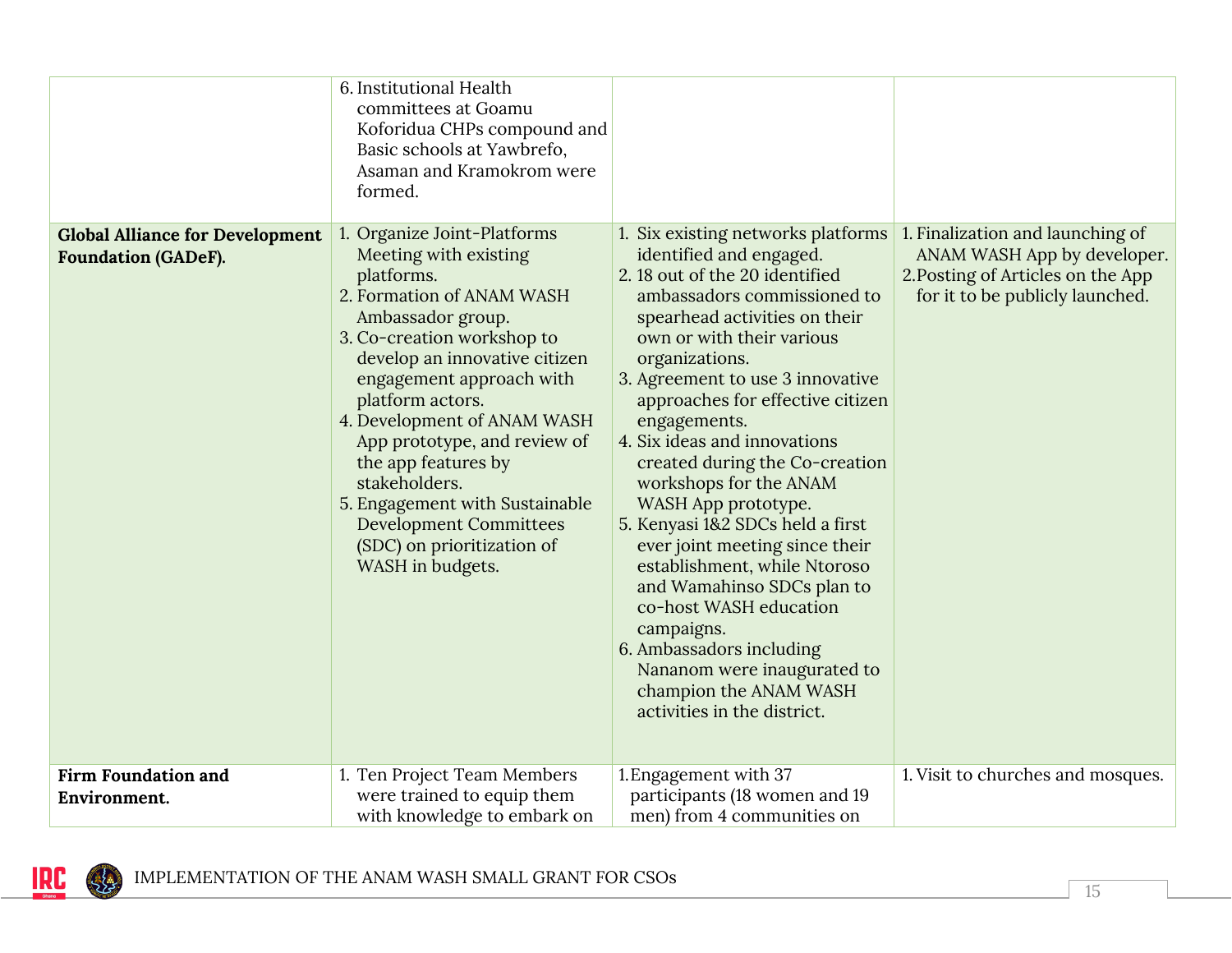|                                                   | advocacy for gender equity and<br>social inclusion in the WASH<br>services.<br>2. Team members brainstormed<br>and discussed various ways<br>and strategies to ensure<br>gender equity and social<br>inclusion in the<br>implementation of WASH<br>policies.<br>3. Engagement meetings with<br>various stakeholders in<br>identifiable underserved four<br>communities (Asempaneye,<br>Kwakuri, Kwahu, and Ama-<br>Agyemangkrom) to sensitize<br>the stakeholders on the need<br>for gender equity and social<br>inclusion in WASH and to<br>advocate for its practice. | the need for gender equity and<br>social inclusion in WASH.<br>Participants included Chiefs,<br>Assembly and Unit Committee<br>Members, Opinion/Natural<br>Leaders and Women<br>Representatives.                                                             | 2. Monthly radio and information<br>center campaign for gender<br>equity and social inclusion.<br>3. Advocacy for gender equity<br>and social inclusion in the<br>Assembly's decision-making on<br>projects planning and<br>implementation.<br>4. Formation of WASH services<br>management lead-teams in<br>various underserved<br>Communities and organizing<br>capacity building trainings for<br>them.<br>5. Creation of WhatsApp<br>platform, Text messaging and<br>Phone calling module by CSOs<br>for communication and<br>information sharing among the<br>underserved Communities.<br>Sharing of concerns<br>6.<br>raised by the underserved<br>communities which have gone |
|---------------------------------------------------|-------------------------------------------------------------------------------------------------------------------------------------------------------------------------------------------------------------------------------------------------------------------------------------------------------------------------------------------------------------------------------------------------------------------------------------------------------------------------------------------------------------------------------------------------------------------------|--------------------------------------------------------------------------------------------------------------------------------------------------------------------------------------------------------------------------------------------------------------|-------------------------------------------------------------------------------------------------------------------------------------------------------------------------------------------------------------------------------------------------------------------------------------------------------------------------------------------------------------------------------------------------------------------------------------------------------------------------------------------------------------------------------------------------------------------------------------------------------------------------------------------------------------------------------------|
|                                                   |                                                                                                                                                                                                                                                                                                                                                                                                                                                                                                                                                                         |                                                                                                                                                                                                                                                              | through validation by the CSOs<br>with the Assembly/WASH<br>Partners for redress.                                                                                                                                                                                                                                                                                                                                                                                                                                                                                                                                                                                                   |
| <b>Phanuel Global Health</b><br><b>Foundation</b> | 1. Training workshop for 12<br>Project Team Members, 14<br><b>Volunteer Teachers (Clubs</b><br>Coordinators) and a<br>representative from the<br><b>Education Directorate, Asutifi</b><br>North District on how to<br>effectively manage School<br>Clubs and ensure hygienic                                                                                                                                                                                                                                                                                            | 1. 14 School Hygiene Clubs<br>inaugurated<br>2. 14 Volunteer Teachers trained.<br>3. Potentially 3662 beneficiary<br>students of the School Hygiene<br>Clubs.<br>4. Six (6) religious institutions<br>visited for sensitization on<br>hand hygiene behavior. | 1. Regularized community<br>meetings with identifiable<br>groups like youth associations,<br>keep fit clubs, dressmakers'<br>associations, etc                                                                                                                                                                                                                                                                                                                                                                                                                                                                                                                                      |

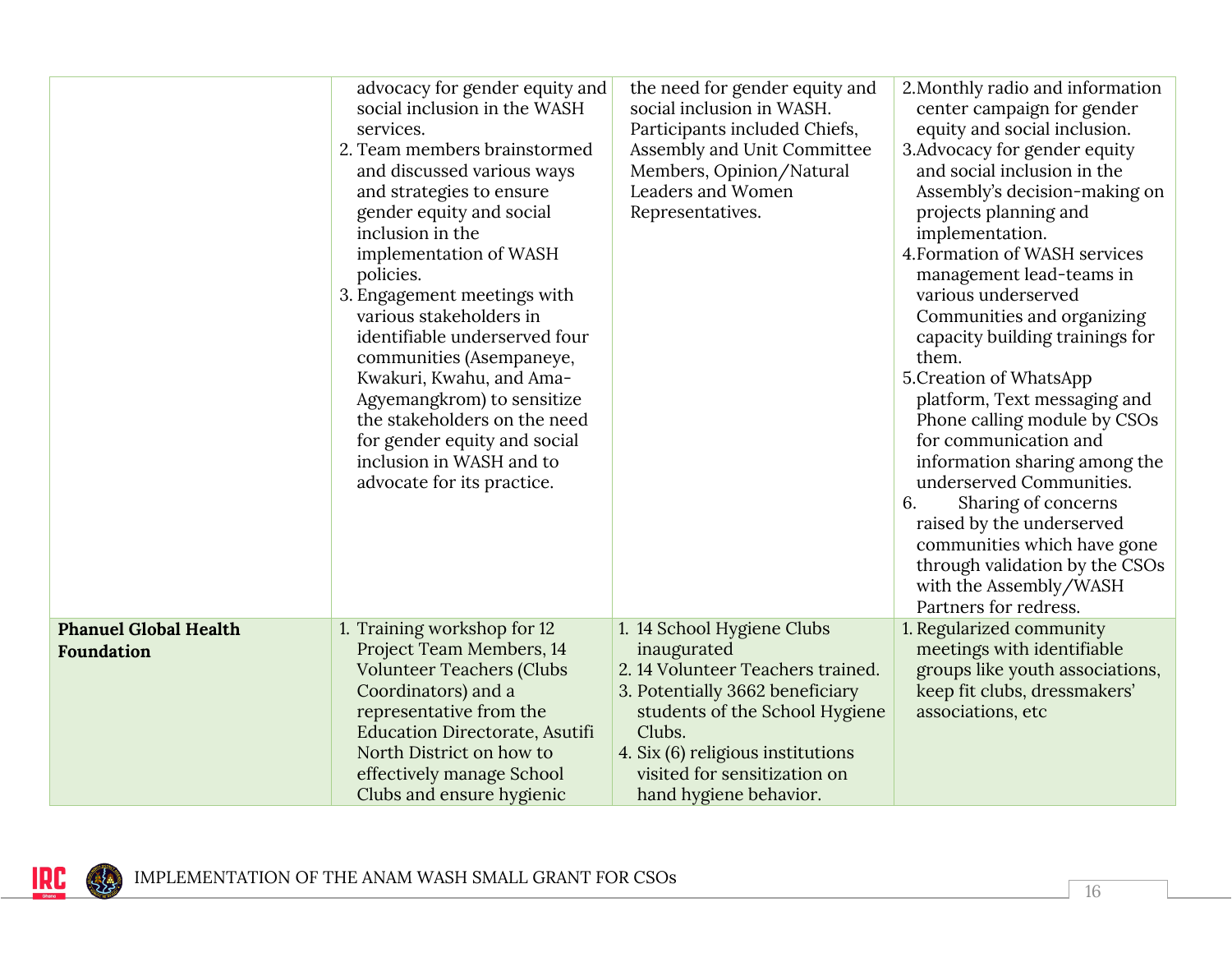|                                            | lifestyle among the student<br>population.<br>2. Formation and official<br>inauguration of School Hygiene<br>Clubs in 14 selected schools in<br>the district.<br>3. Monitoring and evaluation of<br>the club activities.<br>4. Hand hygiene behavior<br>sensitization in two (2) main<br>central Mosques and four (4)<br>selected Churches in Kenyasi<br>No. 1 and 2.<br>5. Distribution of training<br>manuals / brochures to the 14<br>School Club Coordinators to<br>enable them efficiently and<br>effectively run the Clubs in<br>their respective Institutions<br>and engaged the students.<br>6. Undertook monthly radio<br>campaigns that also featured<br>the school hygiene clubs. | 5. Three radio campaigns on hand<br>hygiene.                                                                                                                                                                                                                                                                                                                         |                                                                                                                                                                                                                                                                                      |
|--------------------------------------------|----------------------------------------------------------------------------------------------------------------------------------------------------------------------------------------------------------------------------------------------------------------------------------------------------------------------------------------------------------------------------------------------------------------------------------------------------------------------------------------------------------------------------------------------------------------------------------------------------------------------------------------------------------------------------------------------|----------------------------------------------------------------------------------------------------------------------------------------------------------------------------------------------------------------------------------------------------------------------------------------------------------------------------------------------------------------------|--------------------------------------------------------------------------------------------------------------------------------------------------------------------------------------------------------------------------------------------------------------------------------------|
| <b>Universal Rehabilitation</b><br>Centre. | 1. Identification of communities<br>not practicing 'Pay as You<br>Fetch" approach.<br>2. Community entry, feasibility<br>study, and sensitization.                                                                                                                                                                                                                                                                                                                                                                                                                                                                                                                                           | 1. Total of 11 communities<br>identified and visited by<br>project team.<br>2. Potentially 2,969 people<br>sensitized on practicing 'Pay as<br>You Fetch".<br>3. One (1) community, Kojokrom<br>has successfully started paying<br>for the water through monthly<br>contributions.<br>4. Training of 77 Water, Sanitation<br>and Hygiene Management<br>Team members. | 1. Assist the creation of bank<br>accounts in the name of the<br>communities for saving<br>proceeds from sale of the<br>water.<br>2. Constitute 7-member<br>committee (WSMT) in each<br>identified community to be<br>trained by URC in collaboration<br>with the District Assembly. |

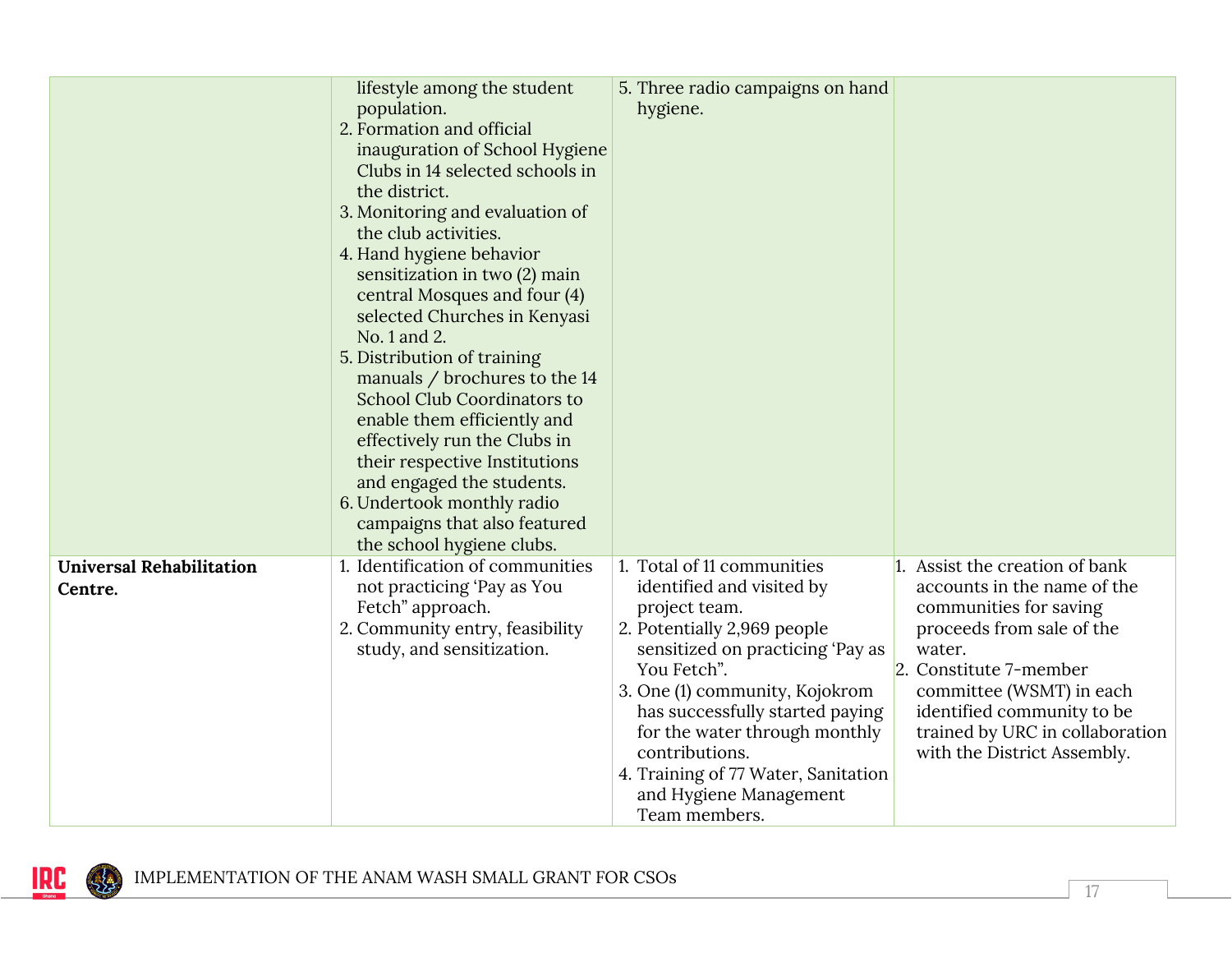## <span id="page-19-0"></span>**6. Thematic Achievements of the Small Grants for CSOs**

Table 3 below summarizes the successes and achievements of the CSOs under the five (5) thematic areas set for the Small Grant initiative.

| THEMATIC AREA                                                        | <b>ACHIEVEMENTS</b>                                                                                                                                                                                                                                                                                                                                                                                                                                                                                                                                                                                                                                                                                                                                                                                                                                                                                                                                                                                                                                                                                                                                                                                                                                                                                                                                                                                                                                                                                                                                                                                                                                                                                     |
|----------------------------------------------------------------------|---------------------------------------------------------------------------------------------------------------------------------------------------------------------------------------------------------------------------------------------------------------------------------------------------------------------------------------------------------------------------------------------------------------------------------------------------------------------------------------------------------------------------------------------------------------------------------------------------------------------------------------------------------------------------------------------------------------------------------------------------------------------------------------------------------------------------------------------------------------------------------------------------------------------------------------------------------------------------------------------------------------------------------------------------------------------------------------------------------------------------------------------------------------------------------------------------------------------------------------------------------------------------------------------------------------------------------------------------------------------------------------------------------------------------------------------------------------------------------------------------------------------------------------------------------------------------------------------------------------------------------------------------------------------------------------------------------|
| Sustaining behavior changes in hand<br>hygiene beyond COVID-19.      | i. Constitution and inauguration of the 23-<br>member District Hand Hygiene Learning<br>Alliance Platform (DHLAP) to serve as an<br>added advocacy structure and the creation<br>of a WhatsApp platform for the DHLAP.<br>[SUDEF Ghana & GaDEF]<br>Release of a press statement on the need for<br>ii.<br>hand hygiene and shared with media houses<br>in the Asutifi District, other Districts and<br>Municipalities in the Bono and Ahafo<br>regions. [SUDEF Ghana]<br>Donation of five (5) veronica buckets and ten<br>iii.<br>$(10)$ iron-constructed tippy-tap to four $(4)$<br>schools during the commemoration of<br>Global Handwashing Day 2021. [SUDEF<br>Ghana]<br>Nine hundred (900) school pupils and one<br>iv.<br>hundred and eighty (180) community<br>members across Ten (10) communities and<br>institutions educated and sensitized on<br>sustaining proper and effective hand<br>washing behavior. [SUDEF Ghana & GaDEF]<br>Co-creation of the ANAM WASH App<br>V.<br>prototype to serve as an engagement and<br>educational tool. [GaDEF]<br>Fourteen (14) Volunteer Teachers trained,<br>VI.<br>and fourteen (14) School Hygiene Clubs<br>inaugurated with potentially<br>3,662<br>beneficiary students. [Phanuel Foundation]<br>Distribution<br>of<br>training manuals<br>vii.<br>the 14<br>School<br>brochures<br>Club<br>to<br>Coordinators to enable them efficiently and<br>effectively run the Clubs in their respective<br>Institutions and engaged the students.<br>[Phanuel Foundation]<br>Six (6) religious institutions visited for<br>711.<br>sensitization on hand hygiene behavior, in<br>addition to three radio campaigns on hand<br>hygiene. [Phanuel Foundation] |
| Reduce inequalities in allocation of<br>resources for WASH services. | i.<br>Kenyasi 1&2 SDCs held a first ever joint<br>meeting since their establishment to                                                                                                                                                                                                                                                                                                                                                                                                                                                                                                                                                                                                                                                                                                                                                                                                                                                                                                                                                                                                                                                                                                                                                                                                                                                                                                                                                                                                                                                                                                                                                                                                                  |

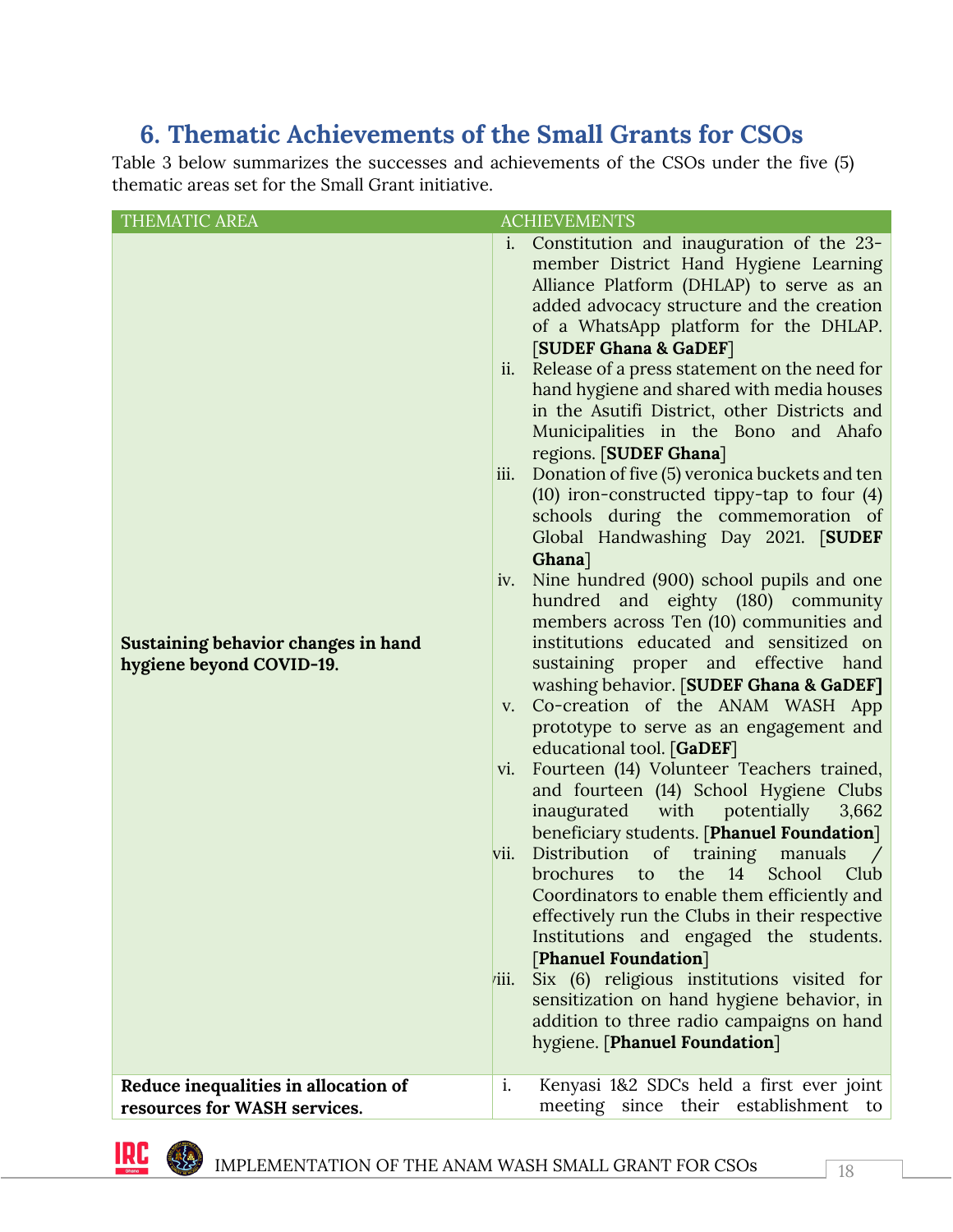|                                                                                                                              | discuss prioritization of WASH in budgets,<br>while Ntoroso and Wamahinso SDCs plan<br>to co-host WASH education campaigns.<br>Potentially 2,969 people sensitized on<br>ii.<br>practicing 'Pay as You Fetch".<br>iii.                                                                                                                                                                                                                                                                                                                                                                                                                                                                                                                                                                                                                                                                                    |
|------------------------------------------------------------------------------------------------------------------------------|-----------------------------------------------------------------------------------------------------------------------------------------------------------------------------------------------------------------------------------------------------------------------------------------------------------------------------------------------------------------------------------------------------------------------------------------------------------------------------------------------------------------------------------------------------------------------------------------------------------------------------------------------------------------------------------------------------------------------------------------------------------------------------------------------------------------------------------------------------------------------------------------------------------|
| <b>Improved Water, Sanitation and Hygiene</b><br>(WASH) services and sustainable Water<br><b>Resources Management (WRM).</b> | i.<br>Six (6) WSMT groups engaged to evaluate<br>performance. [SUDEF Ghana & GaDEF]<br>ii.<br>Institutional Health committees at Goamu<br>Koforidua CHPs compound and Basic<br>schools<br>Yawbrefo,<br>at<br>Asaman<br>and<br>Kramokrom were formed. [SUDEF Ghana &<br><b>GaDEF1</b><br>Eighteen (18) identified WASH ambassadors<br>iii.<br>commissioned to spearhead activities on<br>with<br>their<br>various<br>their<br>own<br><b>or</b><br>organizations. [GaDEF]<br>Ambassadors including Nananom were<br>IV.<br>inaugurated to champion the ANAM WASH<br>activities in the district. [GaDEF]<br>One (1) community, Kojokrom has<br>V.<br>successfully started paying for the water<br>through monthly contributions. [Universal<br><b>Rehabilitation Center</b> ]<br>Training of 77 Water, Sanitation and Hygiene<br>vi.<br>Management Team members. [Universal<br><b>Rehabilitation Center</b> ] |
| Improving gender equity and social<br>inclusion in WASH.                                                                     | Baseline studies / rapid reconnaissance<br>i.<br>survey conducted on gender equity and<br>social inclusion in selected communities in<br>the Asutifi North District. [SUDEF Ghana &<br>GaDEF]<br>Members of four (4) communities including<br>ii.<br>WSMTs in the Goamu catchment area<br>engaged and sensitized on gender equity<br>and social inclusion based on findings from<br>the baseline studies / rapid reconnaissance<br>survey.<br>Women members of WSMTs interviewed in<br>iii.<br>three (3) communities.<br>Ten Project Team Members were trained to<br> 1V <br>equip them with knowledge to embark on<br>advocacy for gender equity and social<br>inclusion in the WASH services. [Firm<br>Foundation]                                                                                                                                                                                      |